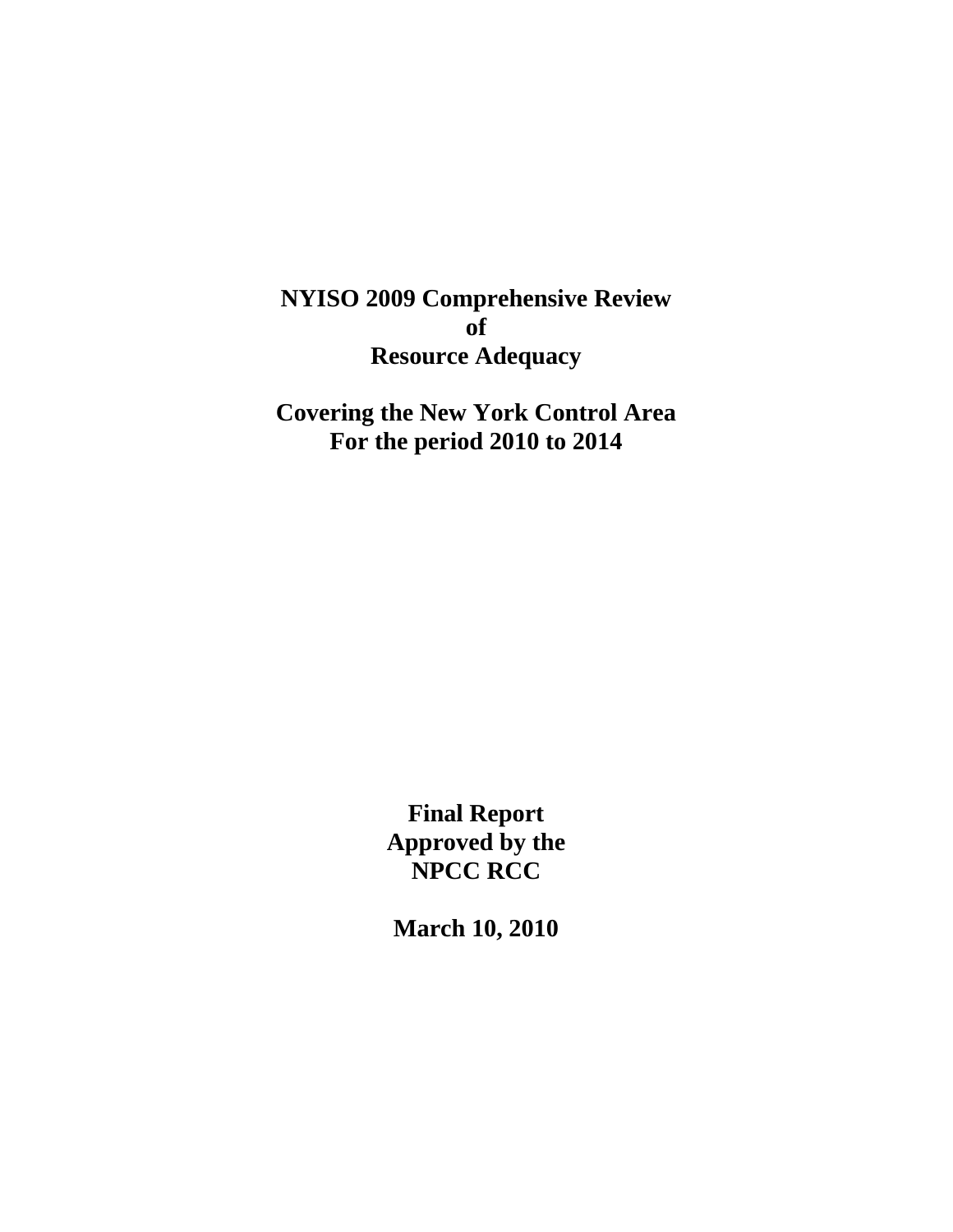**This page intentionally left blank.**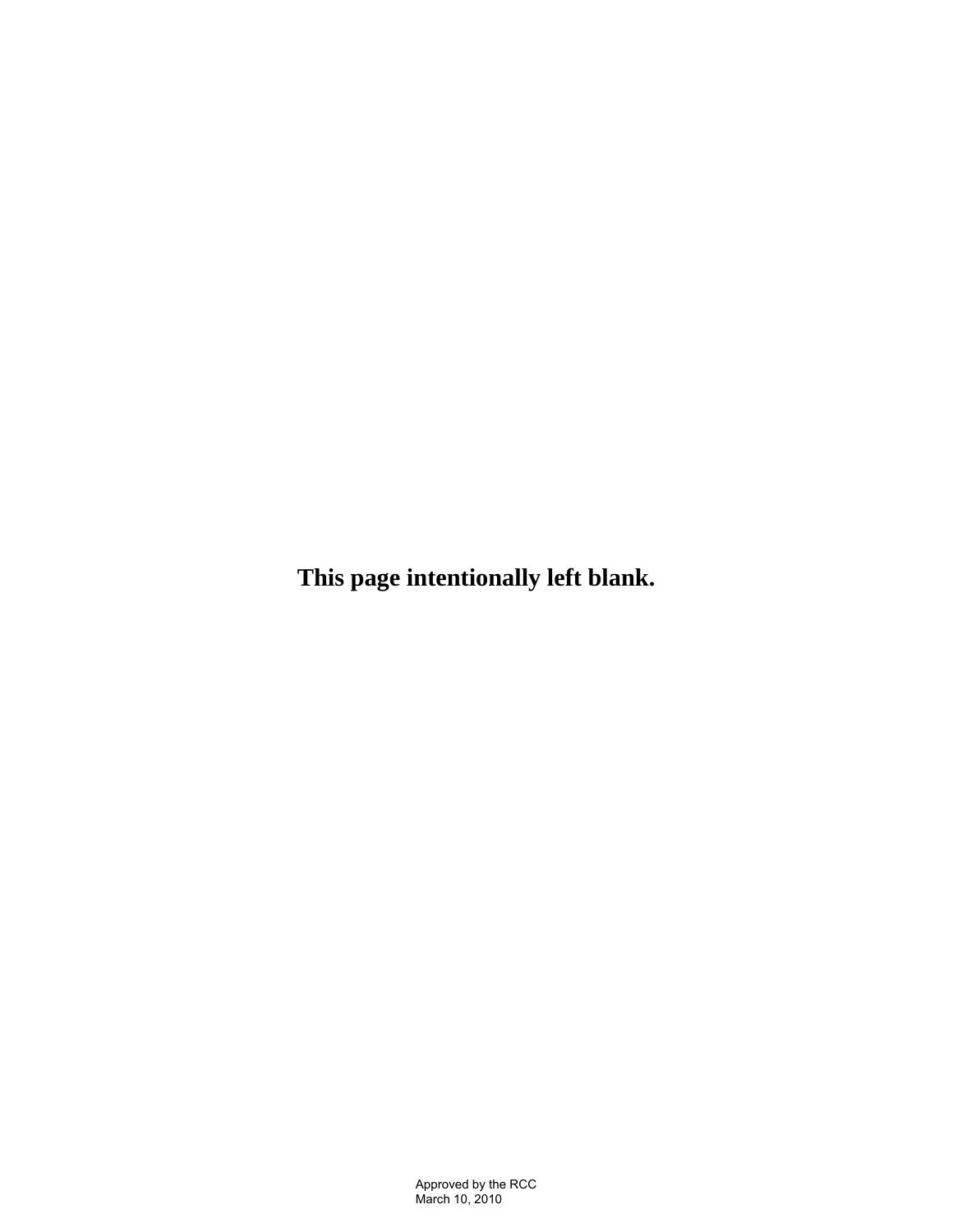# **1.0 EXECUTIVE SUMMARY**

The New York Independent System Operator's (NYISO) 2009 reliability planning cycle is known as the Comprehensive Reliability Planning Process (CRPP). The CRPP encompasses a ten-year planning horizon and evaluates the future reliability of the New York bulk power system. In the first step of this two part CRPP, the NYISO, in conjunction with its Market Participants, identifies reliability needs over the planning period and issues its findings in the Reliability Needs Assessment (RNA). The Comprehensive Reliability Plan (CRP) then evaluates a range of proposed solutions to address the needs identified in the RNA. The 2009  $RNA<sup>1</sup>$  did not identify any reliability needs over the ten-year planning horizon, so therefore no solutions were evaluated in the 2009 CRP.

This Comprehensive Review relies upon the following elements of the NYISO 2009 CRPP as studied as part of its first five year planning horizon: 1) the most recent Annual Transmission Reliability Assessment (ATRA) Base Case; 2) input from NYISO Market Participants; and 3) the procedures set forth in the CRPP Manual. For the 2009 CRPP, load models were initially based on the econometric load forecast in the NYISO 2008 Load and Capacity Data (also known as the NYISO "Gold Book").

In early December, the 2009 RNA database was revised to include a new load forecast. This new load forecast began with the 2009 Gold Book and was modified: to account for the impact of the Energy Efficiency Portfolio Standard  $(EEPS)^2$ ; and, to incorporate the impact of the state's economic downturn.

While there were incremental changes to the data, the findings of this update to the 2009 RNA database were consistent with the 2009 CRP report in that no reliability needs were identified over the period 2010 through 2014. Thus, the NYCA, for each year of the study and under Base Case conditions, will meet the Northeast Power Coordinating Council (NPCC) Resource Adequacy criterion in which the probability of an unplanned disconnection of firm load will not exceed one occurrence in ten years.

### 1.1 Major Findings

The findings indicate that the anticipated capacity supply (42,536 MW) will exceed the forecasted peak load (34,309 MW) (this includes the required reserve margin of 18% for the 2010-2011 Capability Year) by 2,051 MWs in 2014. There are three major reasons why no reliability needs were identified:

- a) A reduction in peak load forecast due to both slower economic growth and projected energy efficiency gains;
- b) An increase in generation additions and Special Case Resource (SCR) participation;
- c) Fewer planned retirements.

 $\overline{a}$ 

<sup>&</sup>lt;sup>1</sup> Final Report January 13, 2009,

http://www.nyiso.com/public/markets\_operations/services/planning/planning\_studies/index.jsp 2 <sup>2</sup> Order issued by New York State Public Service Commission June 23, 2008.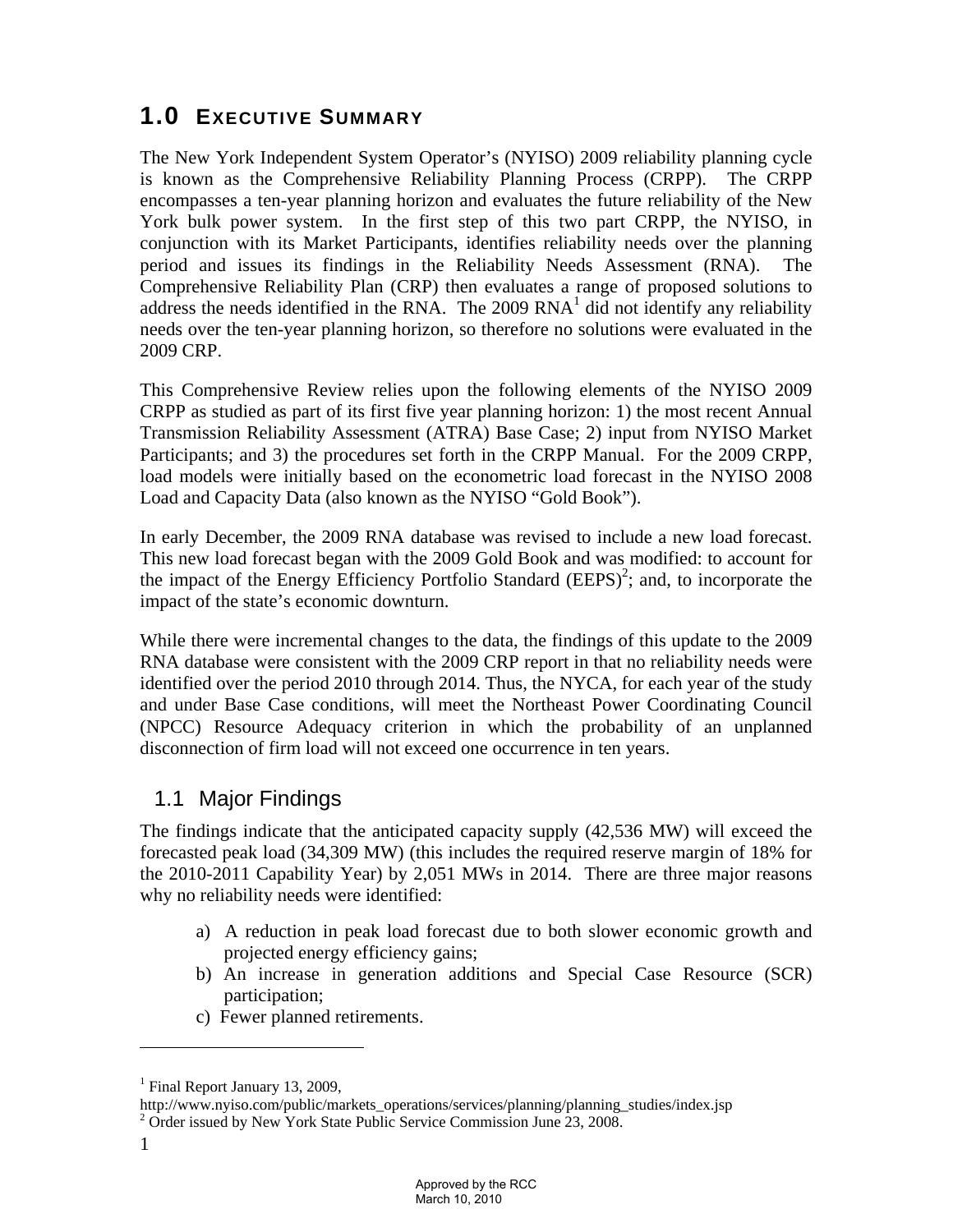# 1.2 Major Assumptions and Results

This review covers the period from 2010 to 2014 inclusive. Major assumptions are summarized in Table 1.1 below.

| Assumption                           | Description                                           |  |
|--------------------------------------|-------------------------------------------------------|--|
|                                      | NPCC Loss Of Load Expectation (LOLE) requirement      |  |
| <b>Adequacy Criterion</b>            | of not more than one unplanned disconnection of firm  |  |
|                                      | load in ten years or 0.1 days/year on average.        |  |
| <b>Reliability Model</b>             | GE's MARS program                                     |  |
|                                      | 8,760 hourly loads - based on 2009 Load and Capacity  |  |
|                                      | Data Report adjusted to account for 30% of the Energy |  |
| <b>Load Model</b>                    | Efficiency Portfolio Standard load reduction goals.   |  |
|                                      | 11 Zones modeled                                      |  |
|                                      | Load shape for year 2002 utilized.                    |  |
|                                      | Historical Basis. Weather and economic conditions are |  |
| Load Uncertainty                     | factored in the analysis.                             |  |
| <b>Generating Capacity Additions</b> | 2169 MWs of nameplate capacity by 2014                |  |
| <b>Generating Capacity</b>           | 983 MWs in 2010                                       |  |
| Retirements                          |                                                       |  |
| Unit Availability                    | Based on NERC-GADs data (EFORd calculation) and       |  |
|                                      | 5 year unit history.                                  |  |
|                                      | As defined per the 2009 RNA study with modifications  |  |
| Topology                             | dictated by the assessment of future transmission     |  |
|                                      | system conditions. Emergency transfer limits at       |  |
|                                      | transmission interfaces between zones modeled.        |  |
| <b>Emergency Operating</b>           | EOPs that reduce load during emergency conditions to  |  |
| Procedures (EOP)                     | maintain operating reserves are modeled.              |  |
| <b>Operating Reserve</b>             | 600 MWs of 10 minute synchronized reserves. 1800      |  |
|                                      | MW total reserves modeled.                            |  |
|                                      | Load and Capacity fixed for years 2010 through 2013   |  |
|                                      | per the 2009 RNA study. For Year 2014, the peak load  |  |
| <b>External Control Areas</b>        | was adjusted to yield an LOLE of approximately 0.10   |  |
|                                      | days/year in External Areas.                          |  |
|                                      | External Control Areas provide generator, load,       |  |
|                                      | transfer limits, and forecast uncertainty data.       |  |

Table 1.1 Major Assumptions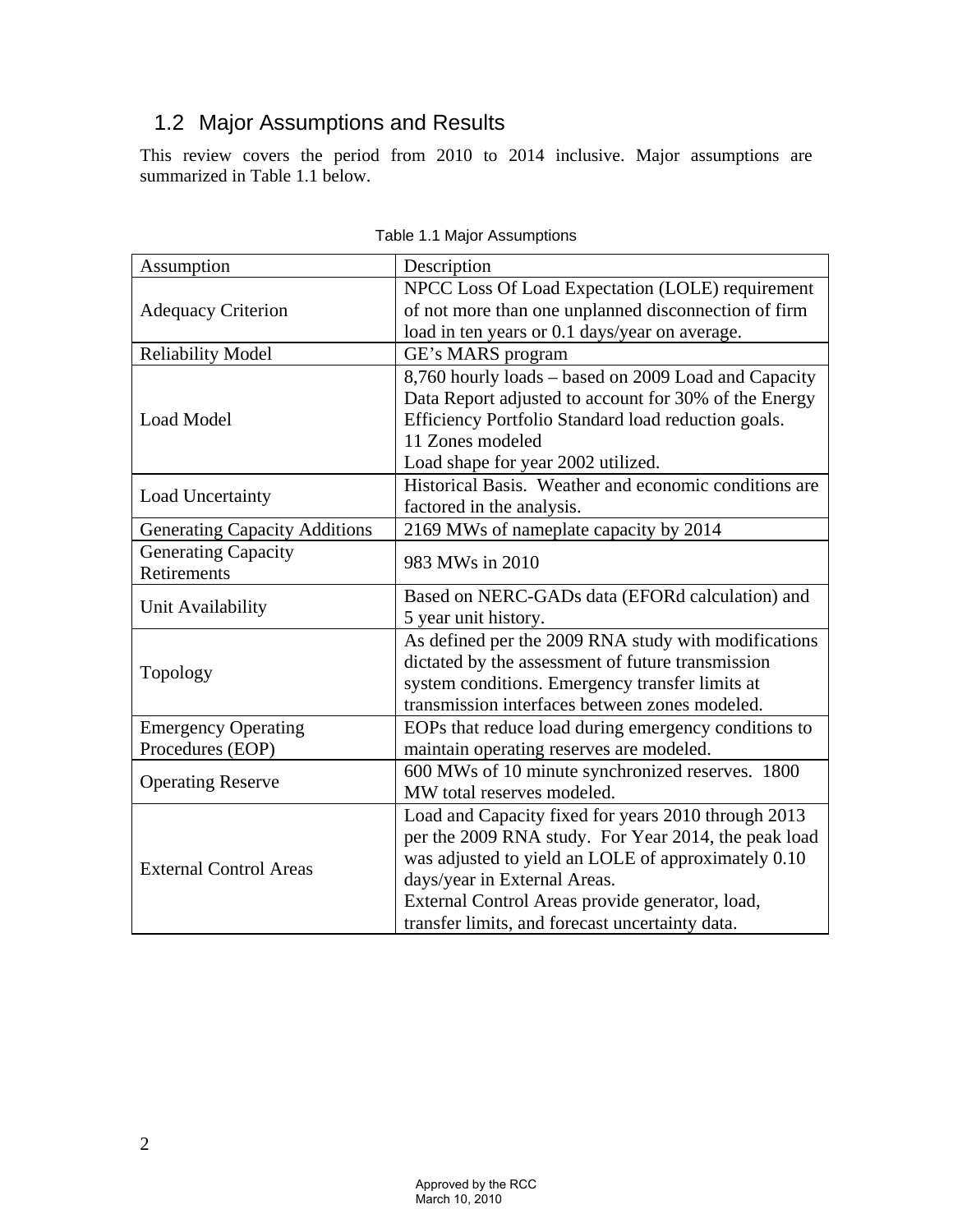Table 1.2 Summarizes the LOLE results for this review.

| <b>Summary of LOLE (Days/Year) Results</b>                                                                                                                               |        |      |        |  |  |  |
|--------------------------------------------------------------------------------------------------------------------------------------------------------------------------|--------|------|--------|--|--|--|
|                                                                                                                                                                          |        |      |        |  |  |  |
| 2009 Base Load Update<br><b>Base Load Forecast</b><br><b>High Load Forecast</b><br>(10/30/09) [Load Forecast<br>Year<br>(2009 Gold Book)<br>(2009 Gold Book)<br>reduced] |        |      |        |  |  |  |
| 2010                                                                                                                                                                     | < 0.01 | 0.05 | < 0.01 |  |  |  |
| 2011                                                                                                                                                                     | < 0.01 | 0.03 | < 0.01 |  |  |  |
| 2012                                                                                                                                                                     | < 0.01 | 0.04 | < 0.01 |  |  |  |
| 2013                                                                                                                                                                     | < 0.01 | 0.06 | < 0.01 |  |  |  |
| 2014                                                                                                                                                                     | < 0.01 | 0.09 | < 0.01 |  |  |  |

#### Table 1.2 NYCA LOLE Results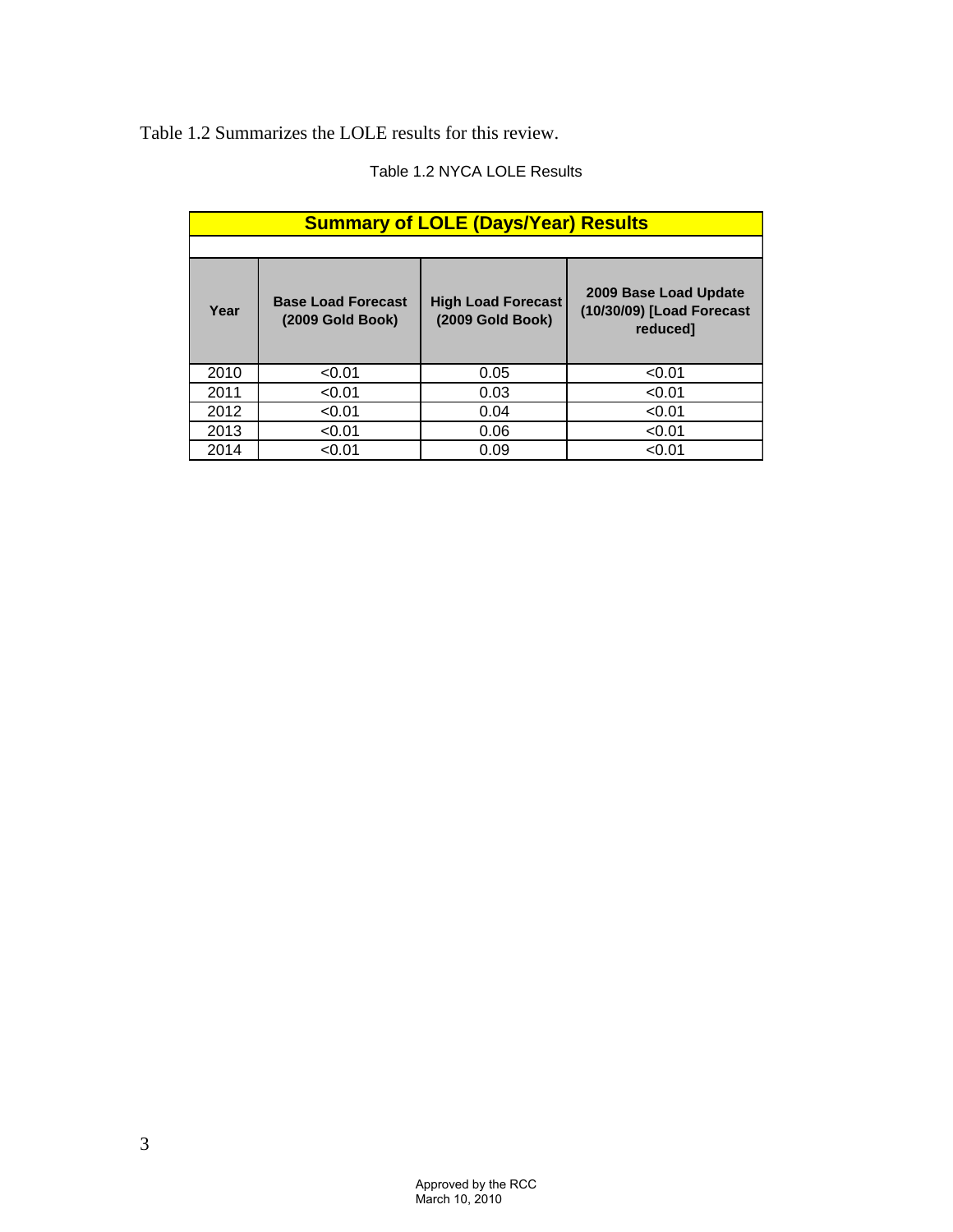# **2.0 TABLE OF CONTENTS**

| 1.0 |                                                                          |  |
|-----|--------------------------------------------------------------------------|--|
| 1.1 |                                                                          |  |
| 1.2 |                                                                          |  |
| 2.0 |                                                                          |  |
| 3.0 |                                                                          |  |
| 3.1 |                                                                          |  |
| 3.2 |                                                                          |  |
|     | 3.2.1                                                                    |  |
|     | 3.2.2                                                                    |  |
| 3.3 |                                                                          |  |
| 4.0 |                                                                          |  |
| 4.1 |                                                                          |  |
| 4.2 |                                                                          |  |
| 4.3 |                                                                          |  |
| 4.4 |                                                                          |  |
| 4.5 |                                                                          |  |
| 5.0 |                                                                          |  |
| 5.1 |                                                                          |  |
| 5.2 |                                                                          |  |
| 5.3 | Contingency Mechanisms for Managing Demand and Resource Uncertainties12  |  |
| 5.4 | Impacts of Major Proposed Changes to Market Rules on Area Reliability 13 |  |
| 6.0 |                                                                          |  |
| 6.1 |                                                                          |  |
| 6.2 |                                                                          |  |
| 6.3 |                                                                          |  |
|     |                                                                          |  |
|     |                                                                          |  |
| 2.  |                                                                          |  |
| 3.  |                                                                          |  |
| 4.  |                                                                          |  |
| 5.  |                                                                          |  |
| 6.  |                                                                          |  |
| 7.  |                                                                          |  |
| 8.  |                                                                          |  |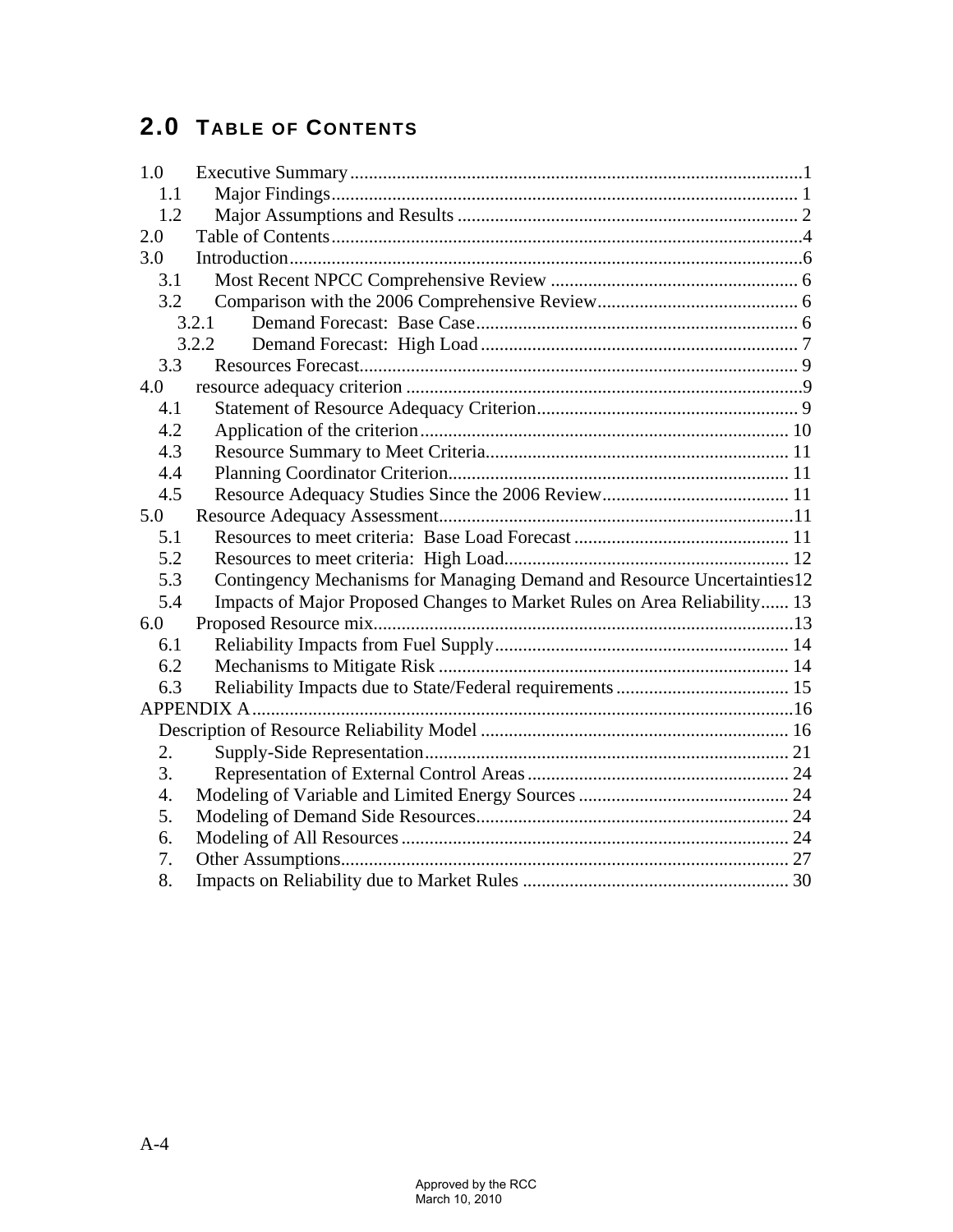# **Table of Tables**

| Table 1.1 Major Assumptions                                              | $\overline{2}$ |
|--------------------------------------------------------------------------|----------------|
| Table 1.2 NYCA LOLE Results                                              | 3              |
| Table 3.1 Comparison of Demand Forecasts: Base Load                      | 7              |
| Table 3.2 Comparison of Demand Forecasts: High Load                      | 8              |
| Table 3.3 Comparison of Resources 2006 vs. 2009 Review                   | 9              |
| Table 4.1 Emergency Operating Procedures                                 | 10             |
| Table 4.2 Resources to meet a constant 18% Reserve Margin                | 11             |
| Table 5.1 Resources Available to meet criteria under Base Load condition | 12             |
| Table 5.2 Resources Available to meet criteria under High Load condition | 12             |
| Table 6.1 Depicts NYCA resources by percentage of Capacity Mix by Year   | 13             |
| Table 6.2 Environmental Impacts on LOLE                                  | 16             |
| Table A.1 Load Forecast Uncertainty Models                               | 20             |
| Table A.2 EFORds by Fuel                                                 | 22             |
|                                                                          |                |

# **Table of Figures**

| Figure 3.1 Comparison of Demand Forecasts: Base Load                     |    |
|--------------------------------------------------------------------------|----|
| Figure 3.2 Comparison of Demand Forecasts: High Load and Extreme Weather | 8  |
| Figure 6.1 NYCA's resource capacity mix for the year 2009.               | 13 |
| Figure A-3 Study Topology                                                | 25 |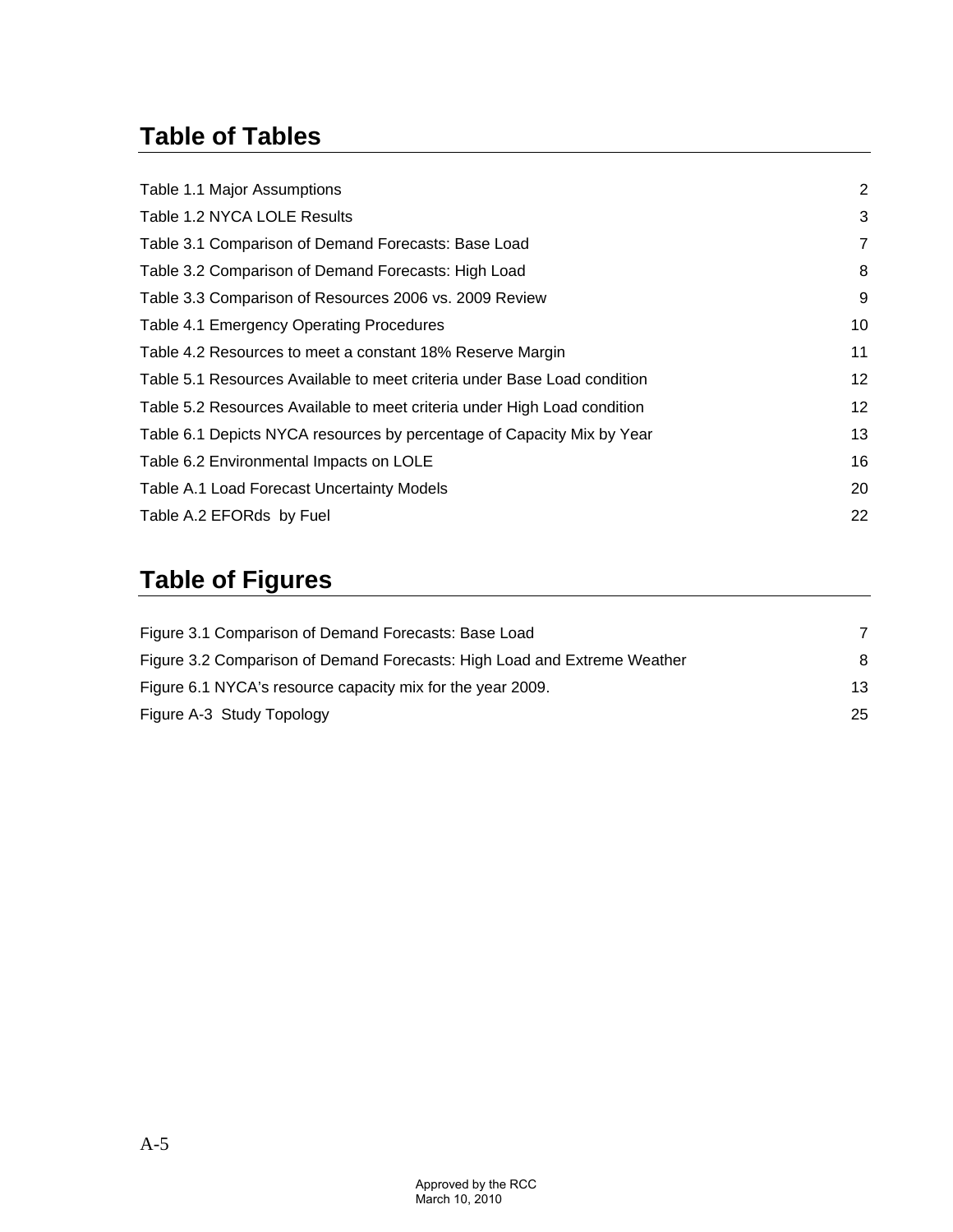## **3.0 INTRODUCTION**

The New York Independent System Operator (NYISO) was formed in 1999 as the successor to the New York Power Pool (NYPP). The NYPP was formed by a consortium of the eight investor owned utilities that served the state of New York during and after the 1965 statewide blackout. The NYISO is recognized by the Federal Energy Regulatory Commission (FERC) as operator of the New York Control Area (NYCA). The NYCA is comprised of the New York state transmission grid encompassing approximately 10,892 miles of transmission lines over 47,000 square miles and serving the electric needs of more than 19.2 million New Yorkers. New York experiences its peak load in the summer period with the current peak load of 33,939 MWs occurring in the summer of 2006. (http://www.nyiso.com).

This report represents the NYISO's comprehensive review of resource adequacy covering the time period: 2010 through 2014. This report was prepared for the Northeast Power Coordinating Council (NPCC) in accordance with NPCC's Documents B-8 and A-2.

### 3.1 Most Recent NPCC Comprehensive Review

The previous comprehensive review for the NYISO, titled "2006 Triennial Review of Resource Adequacy" was submitted on October 1, 2006, and approved by NPCC's Reliability Coordinating Committee (RCC) on November 28, 2006. The 2006 report covered the years 2007 through 2011.

### 3.2 Comparison with the 2006 Comprehensive Review

### 3.2.1 Demand Forecast – Base Case

The demand forecast for this 2009 review significantly differs from the 2006 review due to two primary factors: the adoption of a new Energy Efficiency Portfolio Standard (EEPS) by the New York State Public Service Commission (NYSPSC); and the persistent economic downturn experienced in the state, as well as the nation.

First, the NYPSC adopted the EEPS Order on June 23, 2008 with the stated goal of reducing energy consumption by 15% of the 2007 forecasted levels, by 2015. The Order set short-term goals (for the entities over which it has jurisdiction) to adopt energy efficiency programs to be implemented in the 2008–2011 period. The Table 3.1 compares the Base Load forecasts of the 2006 Comprehensive Review with this current review. Table 3.1 also shows the cumulative impact of the EEPS over the term of the review.

The second factor significantly affecting the 2009 load forecast for the base case is the persisting state and federal economic downturn. The 2009 CRP captured the onset of reduced economic activity, but because of the duration of the economic downturn, a revised 2009 Gold Book forecast was completed on October 30. 2009. This revision lowered the forecast by an additional 800 MWs from the 2006 Comprehensive Review forecast for 2010 and 2011.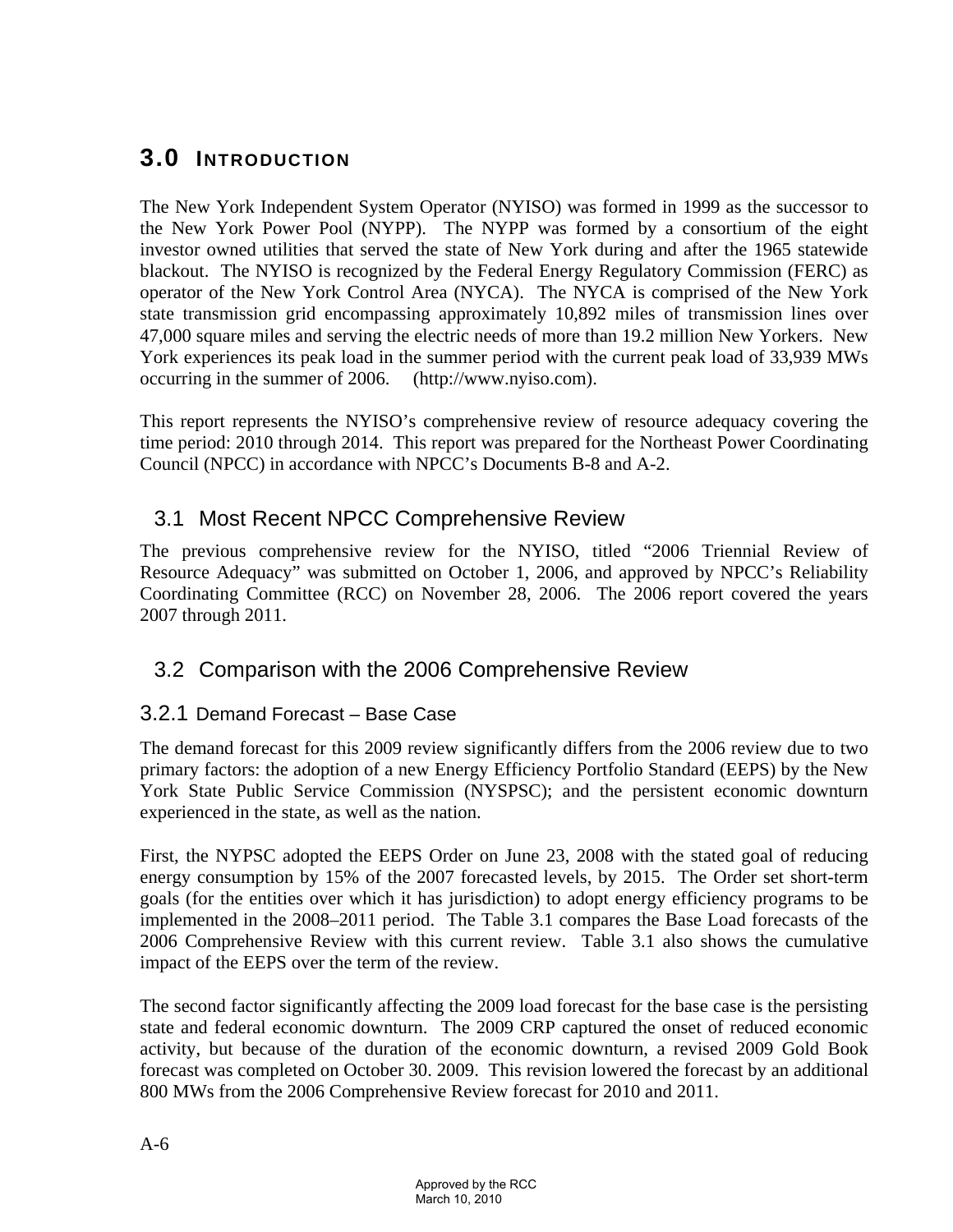|      | <b>Comparison of Base Load Forecasts (MWs) with EEPS</b> |                                 |                   |                                           |                   |  |
|------|----------------------------------------------------------|---------------------------------|-------------------|-------------------------------------------|-------------------|--|
|      |                                                          |                                 |                   |                                           |                   |  |
| Year | 2006<br><b>Review</b>                                    | <b>2009 Gold</b><br><b>Book</b> | <b>Difference</b> | 2009 Gold Book<br><b>Revised 10/30/09</b> | <b>Difference</b> |  |
| 2010 | 35042                                                    | 33441                           | $-1601$           | 32975                                     | $-2067$           |  |
| 2011 | 35348                                                    | 33693                           | $-1655$           | 33019                                     | $-2329$           |  |
| 2012 |                                                          | 33906                           |                   | 33254                                     |                   |  |
| 2013 |                                                          | 34080                           |                   | 33494                                     |                   |  |
| 2014 |                                                          | 34309                           |                   | 33594                                     |                   |  |

Table 3.1 Comparison of Demand Forecasts: Base Load

Figure 3.1 Comparison of Demand Forecasts: Base Load



#### 3.2.2 Demand Forecast: High Load

The NYISO made a change in its methodology for constructing high and low load scenarios in 2007. In 2005 and 2006, the NYISO used high and low economic forecasts and weather projections to develop high and low energy and peak demand forecasts, using the same econometric models that were used to develop the base case forecasts. However, this led to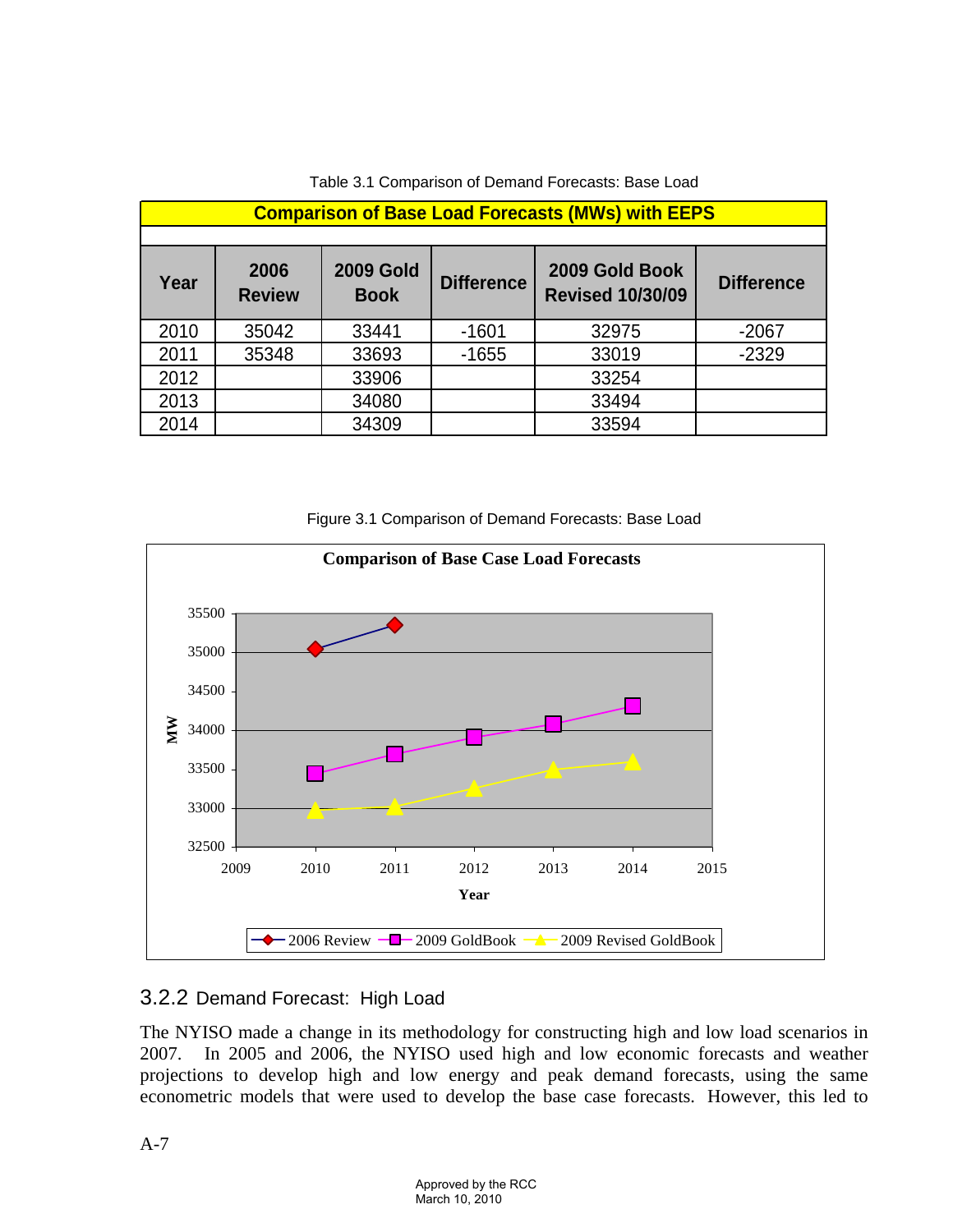upper and lower bounds which, in percentage terms, appeared low in comparison to recent prior years. One drawback to the econometric-based method was that it was very difficult to determine how many standard deviations above or below the base case was implied by the economic data for the scenarios.

The method that has been in use since 2007 takes a univariate approach to developing the high and low bases cases. This method allows us to capture the combined effects of both weather variations and economic variations. It also allows us to be precise in stating the confidence level of the forecast, whether that be at the 80th percentile, or the 90th, or the  $95<sup>th</sup>$  percentile.

| <b>Comparison of High Load Forecasts (MWs)</b> |                       |                                 |                   |  |
|------------------------------------------------|-----------------------|---------------------------------|-------------------|--|
| Year                                           | 2006<br><b>Review</b> | <b>2009 Gold</b><br><b>Book</b> | <b>Difference</b> |  |
| 2010                                           | 35496                 | 35227                           | $-269$            |  |
| 2011                                           | 35904                 | 35502                           | $-402$            |  |
| 2012                                           |                       | 35737                           |                   |  |
| 2013                                           |                       | 35931                           |                   |  |
| 2014                                           |                       | 36183                           |                   |  |

Table 3.2 Comparison of Demand Forecasts: High Load

Figure 3.2 Comparison of Demand Forecasts: High Load and Extreme Weather

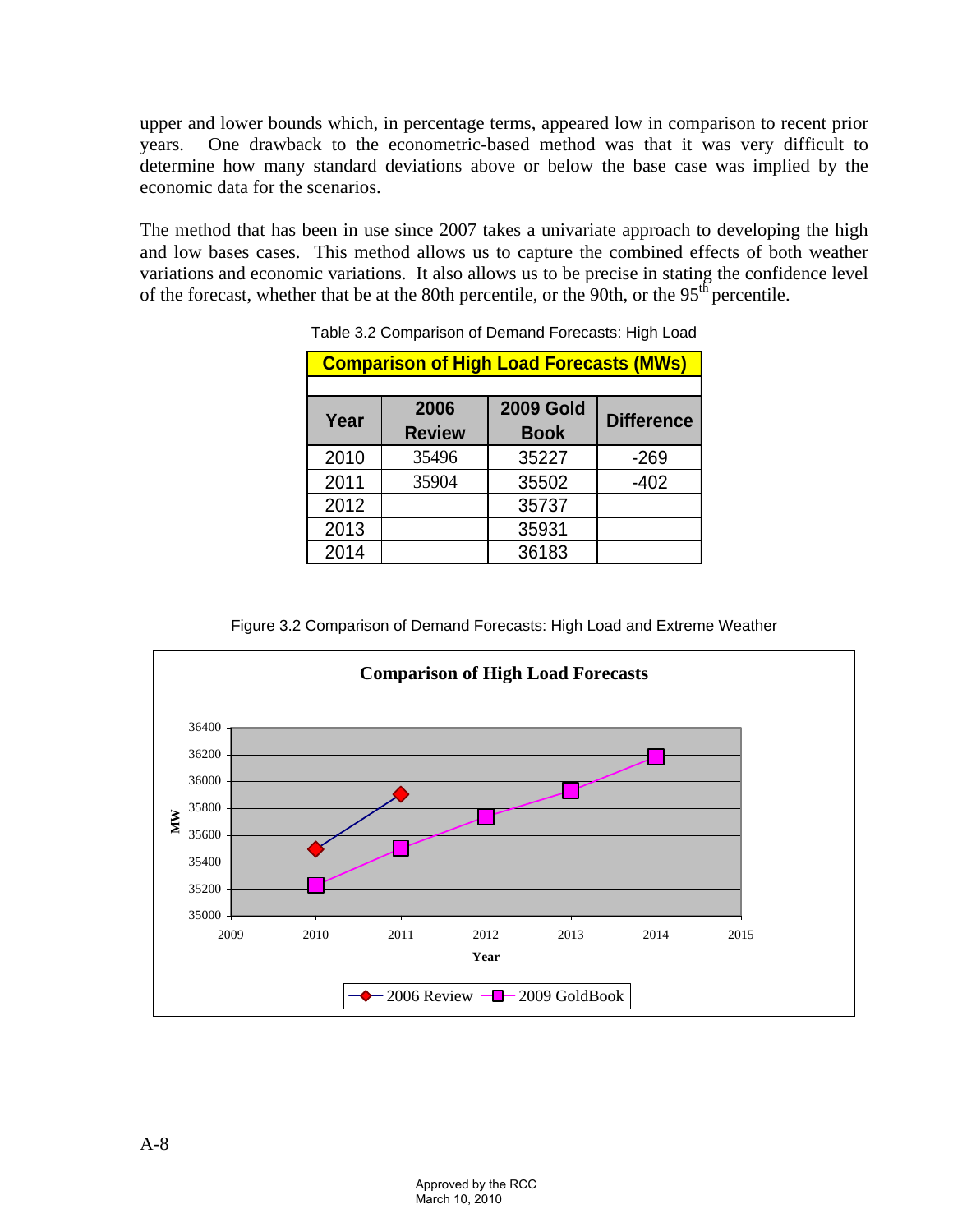### 3.3 Resources Forecast

Table 3.3 shows the resources forecast<sup>3</sup> to be available to the New York Control Area system at the time of the seasonal peaks assumed for the 2006 Comprehensive Review and for the 2009 RNA.

|      | <b>Comparison of Projected NYCA Resources (MWs)</b> |                |                   |  |  |
|------|-----------------------------------------------------|----------------|-------------------|--|--|
|      |                                                     |                |                   |  |  |
| Year | 2006 Review                                         | 2009 Gold Book | <b>Difference</b> |  |  |
| 2010 | 41431                                               | 41741          | 310               |  |  |
| 2011 | 41431                                               | 42580          | 1149              |  |  |
| 2012 |                                                     | 42580          |                   |  |  |
| 2013 |                                                     | 42586          |                   |  |  |
| 2014 |                                                     | 42536          |                   |  |  |

Table 3.3 Comparison of Resources 2006 vs. 2009 Review

### **4.0 RESOURCE ADEQUACY CRITERION**

### 4.1 Statement of Resource Adequacy Criterion

The NYISO adheres to the NPCC resource adequacy criterion<sup>4</sup>, which reads:

 *"The probability (or risk) of disconnecting firm load due to resource deficiencies shall be, on average, not more than one day in ten years as determined by studies conducted for each Resource and Planning Coordinator Area. Compliance with this criterion shall be evaluated probabilistically, such that the loss of load expectation (LOLE) of disconnecting firm load due to resource deficiencies shall be, on average, no more than 0.1 day per year. This evaluation shall make due allowance for demand uncertainty, scheduled outages and deratings, forced outages and deratings, assistance over interconnections with neighboring Planning Coordinator Areas, transmission transfer capabilities, and capacity and/or load relief from available operating procedures."* 

The NYISO also adheres to the New York State Reliability Council (NYSRC) resource adequacy criterion (A-R1), which reads:

*"The NYSRC shall establish the Installed Reserve Margin (IRM) requirement for the NYCA such that the probability (or risk) of disconnecting any firm load due to resource deficiencies shall be, on average, not more than once in ten years. Compliance with these criteria shall be evaluated probabilistically, such that the loss of load expectation (LOLE) of disconnecting firm load due to resource deficiencies shall be, on average, no more than 0.1 day per year. This evaluation shall* 

<u>.</u>

<sup>&</sup>lt;sup>3</sup> Resources include internal NYCA generation, additions, ratings, retirements, purchases and sales, SCRs, and UDRs with Firm Capacity. Wind is included at full nameplate rating. 4

<sup>&</sup>lt;sup>4</sup> See NPCC Directory #1 at http://www.npcc.org/documents/regStandards/Directories.aspx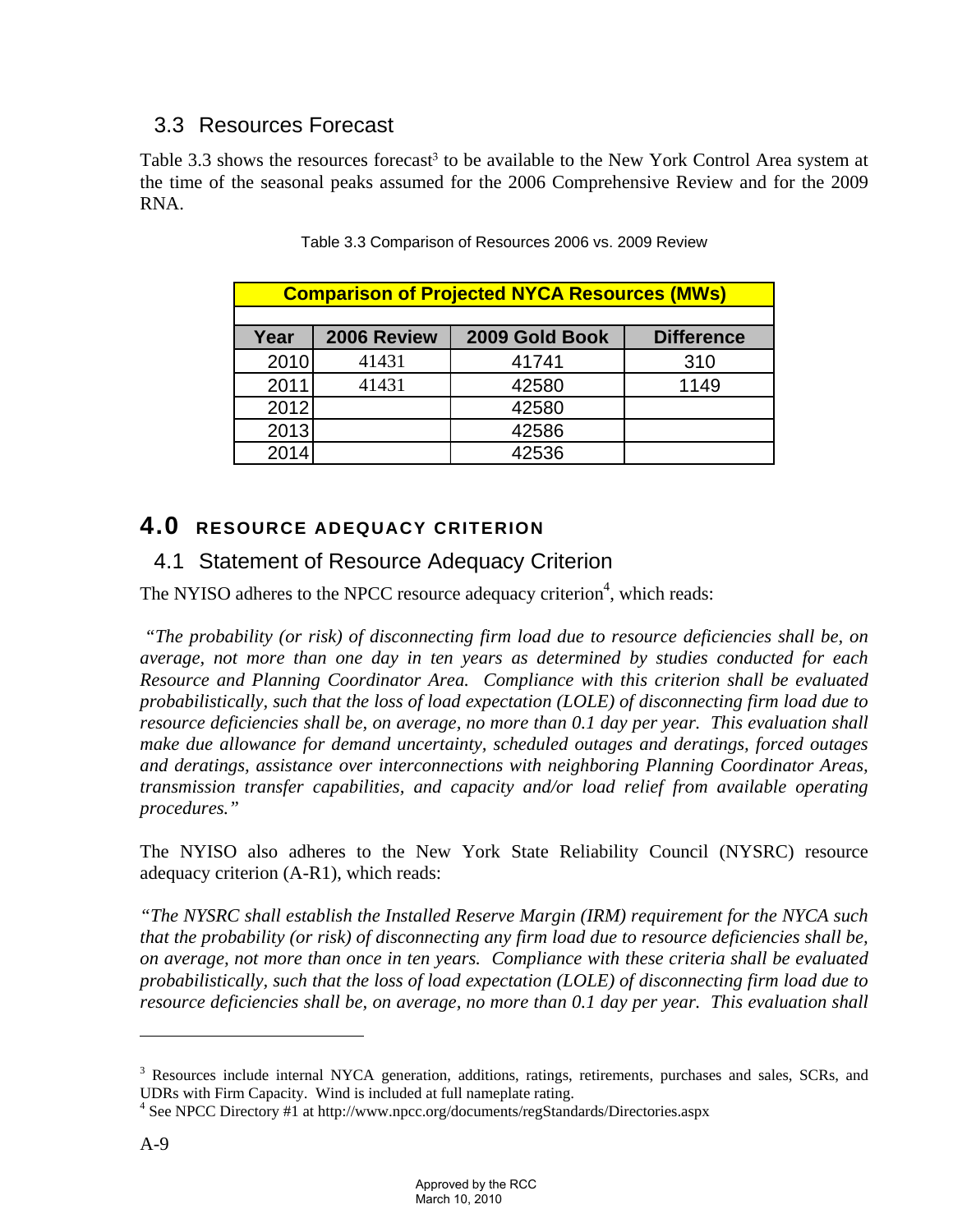*make due allowance for scheduled outages and deratings, forced outages and deratings, assistance over interconnections with neighboring control areas, NYS Transmission System transfer capability, and capacity and/or load relief from available operating procedures."* 

The NYSRC criterion is consistent with the NPCC criterion. In addition, NYSRC imposes Installed Capacity Requirements on NYCA Load Serving Entities (LSE) (A-R2), as follows:

*"LSEs shall be required to procure sufficient resource capacity for the entire NYISO defined obligation procurement period so as to meet the state-wide IRM requirement determined from A-R1. Further, this LSE capacity obligation shall be distributed so as to meet locational ICAP requirements, considering the availability and capability of the NYS Transmission System to maintain the A-R1 reliability requirements."* 

This means that NYS Transmission System capability limitations shall not prevent NYISO from meeting the NYSRC resource adequacy criterion.

### 4.2 Application of the criteria

NYSRC uses these criteria to establish the appropriate NYISO installed reserve requirements. According to these criteria, not more than one unplanned disconnection of firm load can occur in a ten year period. However, before a load disconnection will occur, a series of emergency operating procedures (EOP's) will be invoked. These are aimed at either reducing load or increasing capacity.

| <b>STEP</b>                                 | <b>Procedure</b>                            | <b>Effect</b>                                                             | <b>MW Value</b> |  |
|---------------------------------------------|---------------------------------------------|---------------------------------------------------------------------------|-----------------|--|
|                                             |                                             |                                                                           |                 |  |
| 1                                           | <b>Special Case Resource</b>                | <b>Load Relief</b>                                                        | $2575*$         |  |
| $\overline{2}$                              | <b>Emergency Demand Response</b><br>Program | <b>Load Relief</b>                                                        | $329 *$         |  |
| 3                                           | 5% Manual Voltage Reduction                 | <b>Load Relief</b>                                                        | 72              |  |
| 4                                           | 30 Minute Reserve to zero                   | <b>Allow Operating</b><br>Reserve to decrease to<br>largest unit capacity | 600             |  |
| 5                                           | 5% Remote Voltage Reduction                 | <b>Load Relief</b>                                                        | 479             |  |
| 6                                           | <b>Voluntary Industrial Curtailment</b>     | Load Relief                                                               | 61              |  |
| $\overline{7}$                              | <b>General Public Appeals</b>               | <b>Load Relief</b>                                                        | 88              |  |
| 8                                           | <b>Emergency Purchases</b>                  | <b>Increase Capacity</b>                                                  | Varies          |  |
| 9                                           | 10-minute Reserve to zero                   | Allow 10-minute<br>reserve to decrease to<br>zero                         | 1200            |  |
| 10                                          | <b>Customer Disconnection</b>               | <b>Load Relief</b>                                                        | As needed       |  |
| * Effective Value 1875 and 148 respectively |                                             |                                                                           |                 |  |

| Table 4.1 Emergency Operating Procedures |
|------------------------------------------|
|------------------------------------------|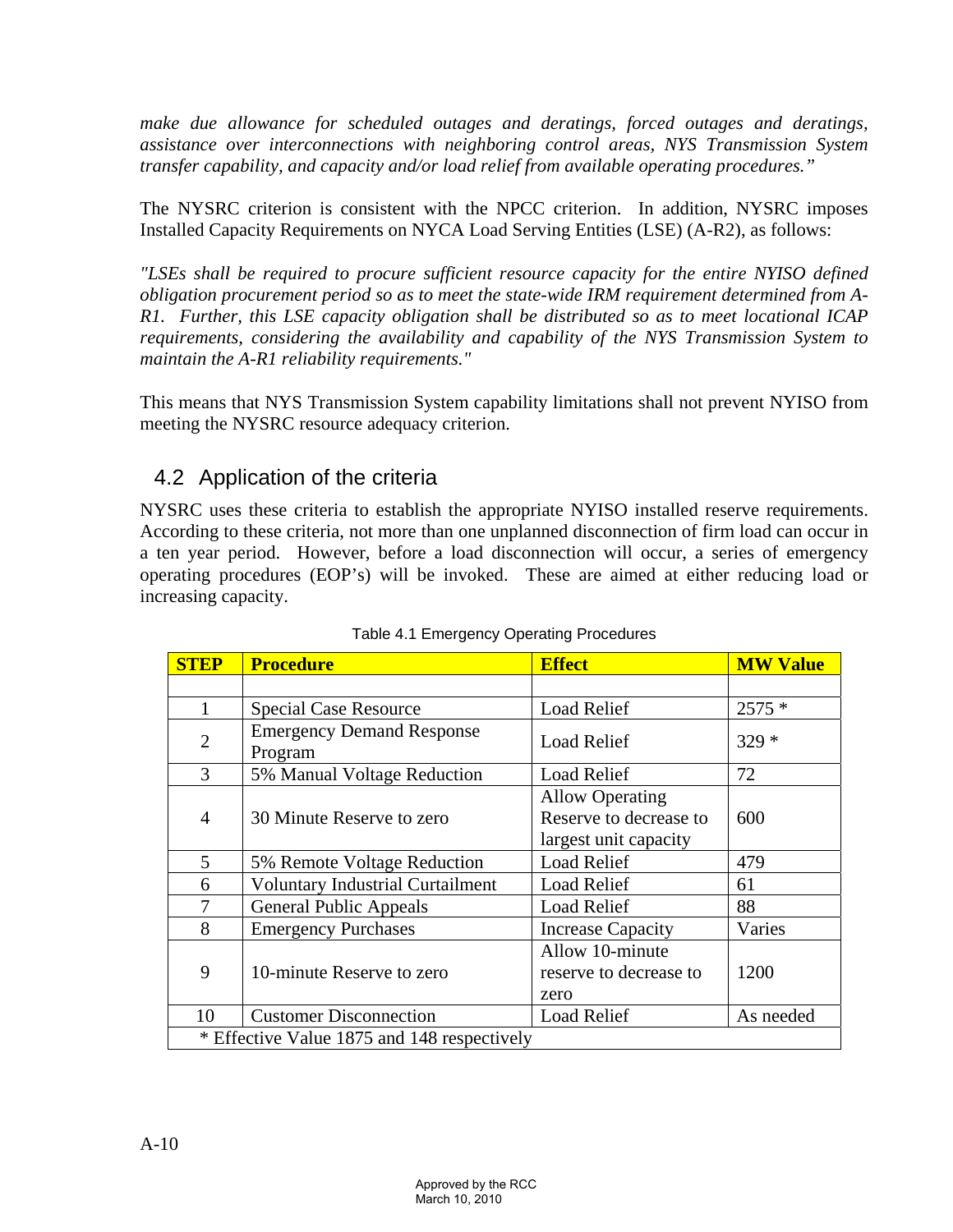### 4.3 Resource Summary to Meet Criteria

Recently the NYSRC and FERC approved an  $18.0\%$ <sup>5</sup> Installed Reserve Margin requirement for the Capability Year 2010-2011. This value is based upon an annual study as referenced below. Should the reserve margin requirement remain constant for the review period, the NYCA would have in excess of 2000 MWs of available capacity to meet criteria under Base Case assumptions.

|                                               | <b>Projected Resources (MWs) to Meet the Current 18.0% Reserve Margin</b> |                                                     |                                                  |                                   |  |  |
|-----------------------------------------------|---------------------------------------------------------------------------|-----------------------------------------------------|--------------------------------------------------|-----------------------------------|--|--|
| Year<br><b>Base Forecast</b><br><b>Margin</b> |                                                                           | <b>Resources</b><br>required to meet<br>18% Reserve | Projected<br><b>Capacity</b><br><b>Resources</b> | <b>Excess</b><br><b>Resources</b> |  |  |
| 2010                                          | 33441                                                                     | 39460                                               | 41741                                            | 2281                              |  |  |
| 2011                                          | 33693                                                                     | 39758                                               | 42580                                            | 2822                              |  |  |
| 2012                                          | 33906                                                                     | 40009                                               | 42580                                            | 2571                              |  |  |
| 2013                                          | 34080                                                                     | 40214                                               | 42586                                            | 2372                              |  |  |
| 2014                                          | 34309                                                                     | 40485                                               | 42536                                            | 2051                              |  |  |

Table 4.2 Resources to meet a constant 18% Reserve Margin

### 4.4 Planning Coordinator Criterion

The NYCA criterion is the same as the NPCC criterion.

### 4.5 Resource Adequacy Studies Since the 2006 Review

Additional resource adequacy studies conducted since the 2006 Comprehensive Review includes the 2007, 2008, and 2009 CRP/RNA studies, annual Installed Reserve Margin requirement studies, and annual Locational Installed Capacity Requirement studies. All cited NYISO studies are publicly available are located on the NYISO website: www.nyiso.com.

# **5.0 RESOURCE ADEQUACY ASSESSMENT**

### 5.1 Resources to meet criteria – Base Load Forecast

Table 5.1 shows that no violations of the NPCC criterion occur through the study period for the base case load forecast. Additionally, the calculated reserve margins exceed the required Installed Reserve Margin of 18.0% (2010-2011 Capability Year).

 $\overline{a}$ 

<sup>&</sup>lt;sup>5</sup> New York Control Area Installed Capacity Requirements for the Period May 2010 through April 2011, http://www.nysrc.org/reports3.asp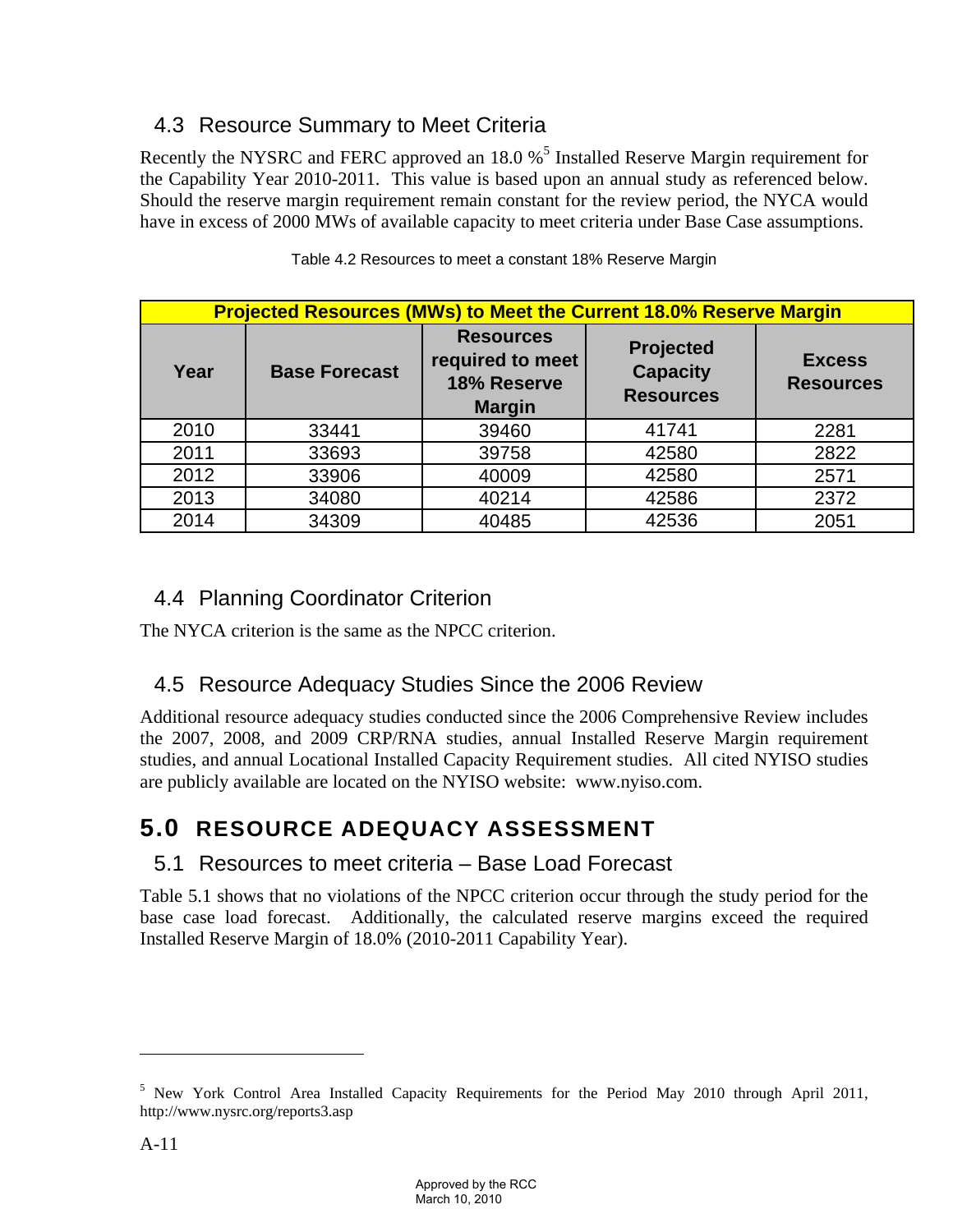|      | <b>Projected Resources (MWs) to Meet Criteria - Base Load Forecast (MWs)</b> |                      |                  |                       |  |
|------|------------------------------------------------------------------------------|----------------------|------------------|-----------------------|--|
| Year | <b>Capacity</b>                                                              | <b>Base Forecast</b> | LOLE (days/year) | <b>Reserve Margin</b> |  |
| 2010 | 41741                                                                        | 33441                | < 0.01           | 24.8%                 |  |
| 2011 | 42580                                                                        | 33693                | < 0.01           | 26.4%                 |  |
| 2012 | 42580                                                                        | 33906                | < 0.01           | 25.6%                 |  |
| 2013 | 42586                                                                        | 34080                | < 0.01           | 25.0%                 |  |
| 2014 | 42536                                                                        | 34309                | < 0.01           | 24.0%                 |  |

Table 5.1 Resources Available to meet criteria under Base Load condition

### 5.2 Resources to meet criteria: High Load

The high load forecast accounts for extremes of weather and economic activity. The upper bound has a ten percent probability of being exceeded. This could only happen if very strong economic growth combined with extreme weather conditions in excess of typical peak-producing conditions were to occur. Current econometric models indicate that future economic growth is expected to be lower than in previous years. Table 5.2 shows a five year projection of capacity and peak demand at the 90th percentile. The loss of load expectation is never higher than 0.09, which is less than the 0.1 LOLE criteria. The table also shows the reserve margin in the forecast period, which ranges from 17% to 20%.

| <b>Projected Resources (MWs) to Meet Criteria - High Load Forecast (MWs)</b> |                 |                                       |      |                       |  |
|------------------------------------------------------------------------------|-----------------|---------------------------------------|------|-----------------------|--|
| Year                                                                         | <b>Capacity</b> | High Load Forecast   LOLE (days/year) |      | <b>Reserve Margin</b> |  |
| 2010                                                                         | 41741           | 35227                                 | 0.05 | 18.5%                 |  |
| 2011                                                                         | 42580           | 35502                                 | 0.03 | 19.9%                 |  |
| 2012                                                                         | 42580           | 35737                                 | 0.04 | 19.1%                 |  |
| 2013                                                                         | 42586           | 35931                                 | 0.06 | 18.5%                 |  |
| 2014                                                                         | 42536           | 36183                                 | 0.09 | 17.6%                 |  |

Table 5.2 Resources Available to meet criteria under High Load condition

### 5.3 Contingency Mechanisms for Managing Demand and Resource **Uncertainties**

NYISO has in place a comprehensive planning process to assess and identify solutions to reliability needs. In accordance with FERC Order #890, beginning with the 2010 planning cycle, the process will expand in scope to include economic planning (Congestion Assessment and Resource Integration Study (CARIS)), transmission planning (Local Transmission Owner Planning Process (LTPP)) and the current CRPP. This new planning process is detailed in Attachment Y of the OATT (Open Access Transmission Tariff) and will be conducted biennially. If market-based solutions are not available or are determined to not be available when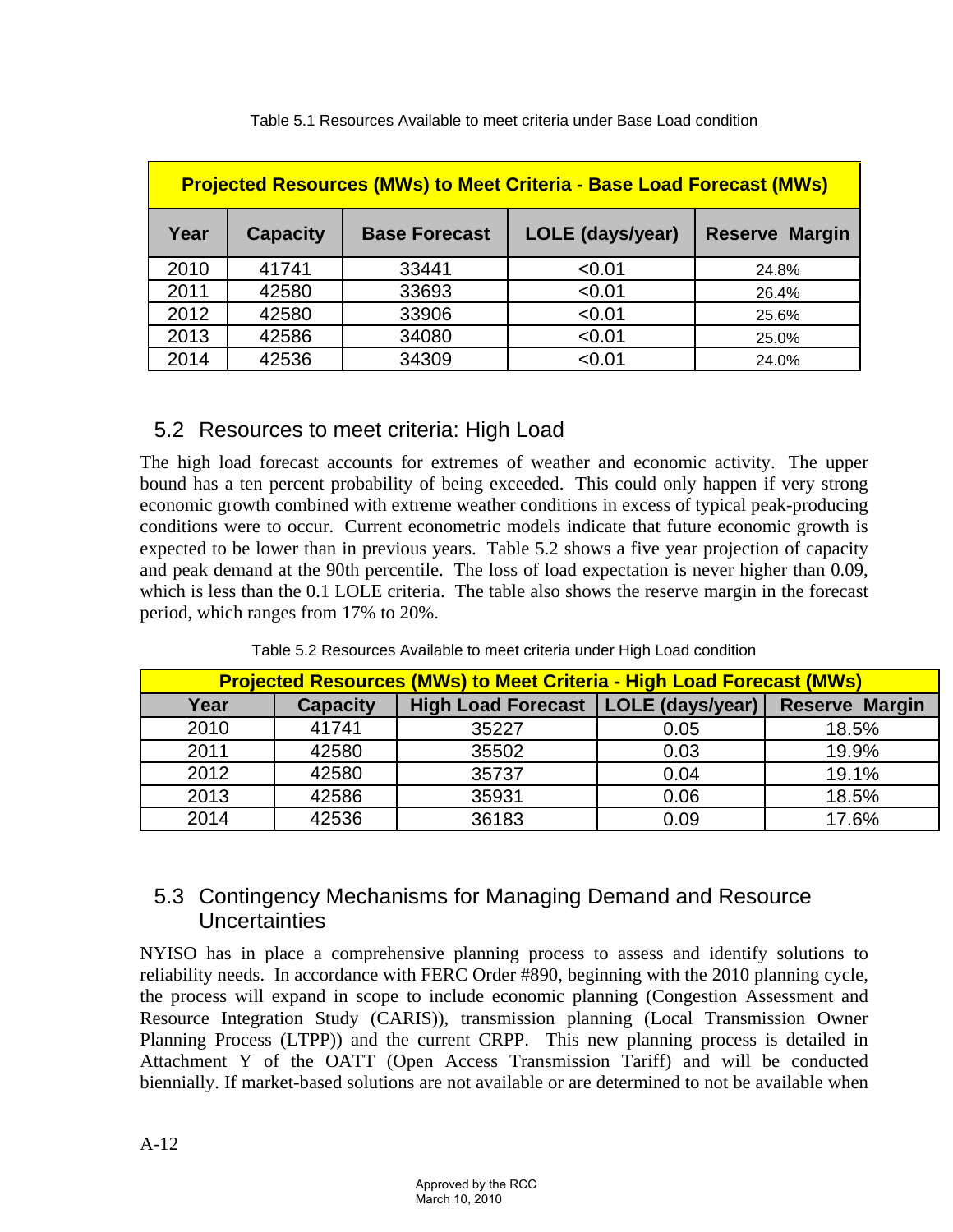needed, the NYISO has the authority to implement the necessary regulated backstop solution(s) to mitigate the reliability need(s).

### 5.4 Impacts of Major Proposed Changes to Market Rules on Area **Reliability**

There are no proposed changes to the market rules at this time that will significantly impact reliability.

### **6.0 PROPOSED RESOURCE MIX**

Figure 6.1 NYCA's resource capacity mix for the year 2009.

**2009 NYCA Capability by Fuel Type**



| <b>Year</b>           | 2010    | 2011 | 2012 | 2013 | 2014 |
|-----------------------|---------|------|------|------|------|
| Nuclear               | 13.7    | 14.1 | 14.1 | 14.1 | 14.1 |
| Hydro                 | 11.1    | 11.0 | 11.0 | 11.0 | 11.0 |
| <b>Pumped Storage</b> | 3.6     | 3.6  | 3.6  | 3.6  | 3.6  |
| <b>Biomass</b>        | $1.1\,$ | 1.1  | 1.1  | 1.1  | 1.1  |
| Coal                  | 7.1     | 7.0  | 7.0  | 7.0  | 7.0  |
| Oil                   | 8.6     | 8.6  | 8.6  | 8.6  | 8.6  |
| Gas                   | 19.3    | 19.2 | 19.2 | 19.2 | 19.2 |
| Dual Fuel             | 35.3    | 35.2 | 35.2 | 35.2 | 35.2 |
| Wind                  | 0.2     | 0.2  | 0.2  | 0.2  | 0.2  |

#### Table 6.1 Depicts NYCA resources by percentage of Capacity Mix by Year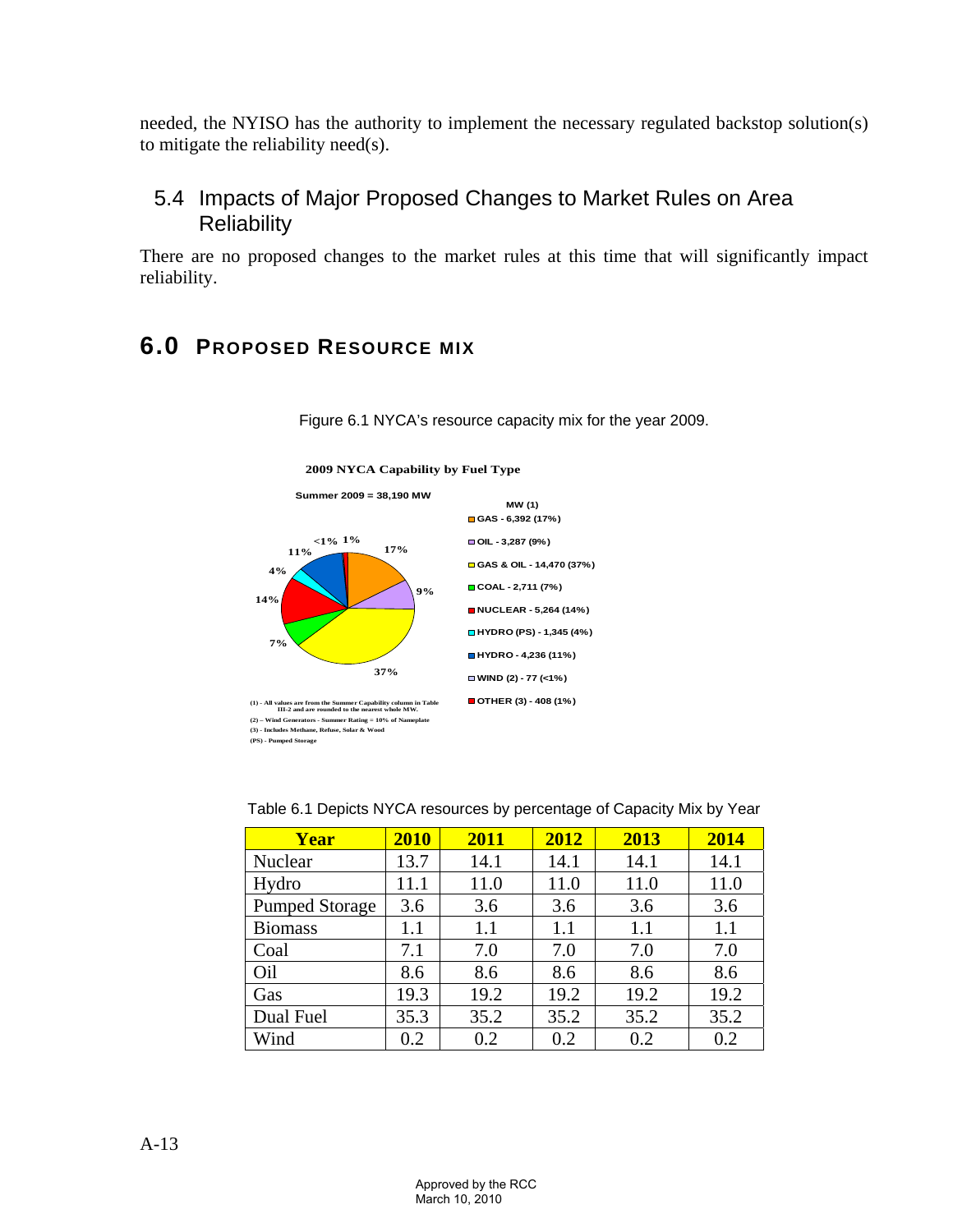### 6.1 Reliability Impacts from Fuel Supply

There is a potential for a natural gas shortage in New York State in the winter. This could cause natural gas fired units to burn other fuels or curtail operations. If unit operation curtailment due to fuel unavailability occurs in load pockets, generation from other areas would need to help meet demand, causing heavier loading on the existing transmission system. Many of the dual fired units are the larger older steam units located in load pockets and would impact reliability needs in multiple ways if retired. The real challenge on a going forward basis will be to maintain the benefits that fuel diversity, in particular dual fired fuel capability, provides today. This will be especially critical in New York City and Long Island which are entirely dependent on oil and gas fired units many of which have interruptible gas transportation contracts. In terms of operational strategy, the NYSRC has adopted the following local reliability rule where a single gas facility refers to a pipeline or storage facility:

### **I-R3. Loss of Generator Gas Supply (New York City & Long Island)**

#### **"The NYS Bulk Power System shall be operated so that the loss of a single gas facility does not result in the loss of electric load within the New York City and Long Island zones."**

The NYISO categorizes generation capacity fuel types into three supply risks: "Low", "Moderate" and "High."

The greatest risk to fuel supply interruption occurs during the winter months when both natural gas and heating fuel oils are competing to serve electrical and heating loads. Fortunately in New York, peak electrical loads occur during the summer months when demand is approximately 9,000 MWs greater than the winter peak. As such, New York can meet the winter peak of roughly 25,000 – 26,000 MW with sufficient generation without exposure to significant fuel risks. Even with a forced outage rate of 10%, there is sufficient generation in the low to moderate fuel risk categories to meet the winter electrical peak.

The New York Control Area also has a significant amount of Hydro resources. Many of these resources on located on rivers throughout the State. The output of these run-of-river resources are subject to water levels which may very greatly on a month to month basis based upon weather conditions - snowfall amounts, temperature, rainfall amounts, etc. For reliability purposes these units are modeled with a 45% derate factor.

### 6.2 Mechanisms to Mitigate Risk

The most current project schedules are also incorporated into the studies to reflect any potential changes due to economics, permitting and cancellations for resources expected to come on line during the study period. There are no current impacts to reliability due to economic conditions expected.

The NYISO monitors, on a quarterly basis, projects identified in an RNA assessment to determine that those projects remain on schedule. The NYISO also monitors progress on the State energy efficiency program implementation, SCR program registration, transmission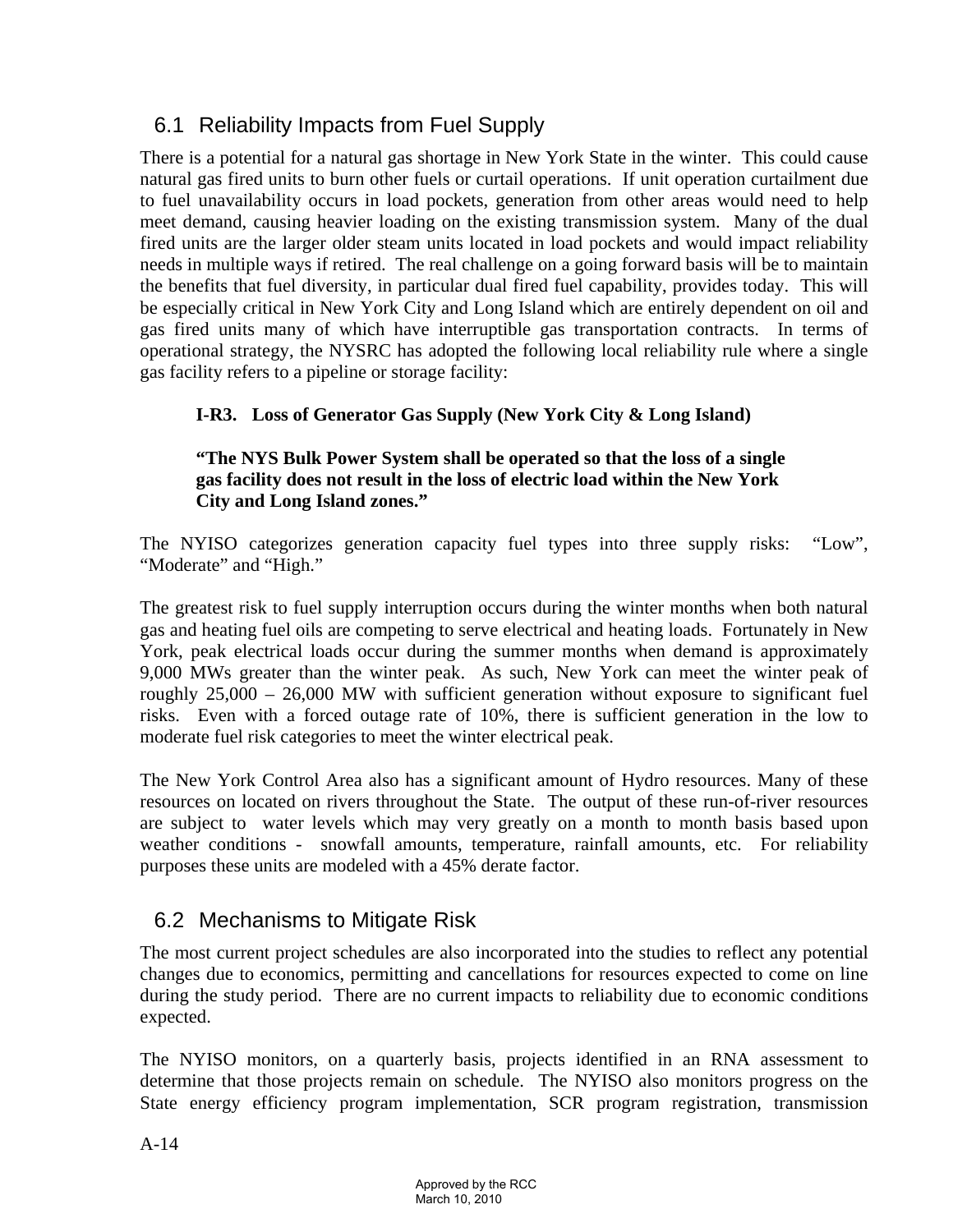owners' updated plans and other planned projects on the bulk power system. Should the NYISO determine that conditions have changed, it will determine whether market-based solutions that are currently progressing are sufficient to meet resource adequacy and system security needs of the New York bulk power system. If not, the NYISO will address any newly identified reliability need in the subsequent RNA or, if necessary, issue a request for a Gap solution.

Should extreme conditions result in unanticipated load levels, the NYISO will call on its SCR and EDRP programs and invoke coordinated system operations through NPCC Regional Reliability Reference Directory 2, "Emergency Operations."

### 6.3 Reliability Impacts due to State/Federal requirements

The State of New York is required to comply with the National Ambient Air Quality Standards (NAAQS) for criteria pollutants, including ozone, which have been established by the U.S. Environmental Protection Agency (EPA). New York State has not achieved compliance with the NAAQS for ozone. Ground level ozone is the product of hydrocarbons (HC) and nitrous oxide (NOx) emissions, and sunlight. Fossil-powered generating stations are the fourth largest source of NOx emission in New York, behind area sources, non-road sources and on road mobile sources, each of which are responsible for significantly higher NOx emissions.

The State Implementation Plan (SIP) to achieve compliance with NAAQS is currently being reviewed by EPA. The SIP has three design elements that will affect fossil fuelled generators in New York. First is a federally initiated regional program to budget NOx emissions and provide for tradable NOx Allowances, know as the Clean Air Interstate Rule (CAIR). On July 11, 2008, the U.S. Court of Appeals for the D.C. Circuit issued an opinion vacating and remanding these rules. The CAIR rulings leave in place the CAIR trading programs until EPA issues a new rule to replace CAIR. Upon the July 2008 ruling the EPA informed the Court that development and finalization of a replacement rule could take about two years. The second element is the Ozone Transport Commission (OTC) High Electric Demand Day (HEDD) program to reduce emissions from older peaking units. Third, DEC has recently proposed (12/23/09) new standards for Reasonable Available Control Technology for the control of NOx from all but the newest fossil fuelled generators in New York.

It is reasonable to evaluate the potential impact of significant new NOx emission limitations on the bulk power system. The 2007 RNA analyzed the potential impact of the OTC-HEDD program on the targeted plants for the "design day" and determined that proposed program would lead to exceedances of reliability criteria. This year, the analysis reviewed the impact of the OTC-HEDD emission reductions on targeted units for all high ozone days during the period 2005 to 2007. In addition, potential impacts of DEC's preliminary proposal to update NOx RACT standards for all units will need to be examined in a subsequent study.

A review of recent generation and air quality data should aid in the understanding of the nature of possible reduction requirements. According to DEC data, throughout the period of 2005-2007 there have been a total of 49 days when New York's air quality did not meet the existing NAAQS for ozone of 84 ppb. With the new standard of 75 ppb in place, it is reasonable to expect that additional exceedances would have been recorded with the current level of emissions. The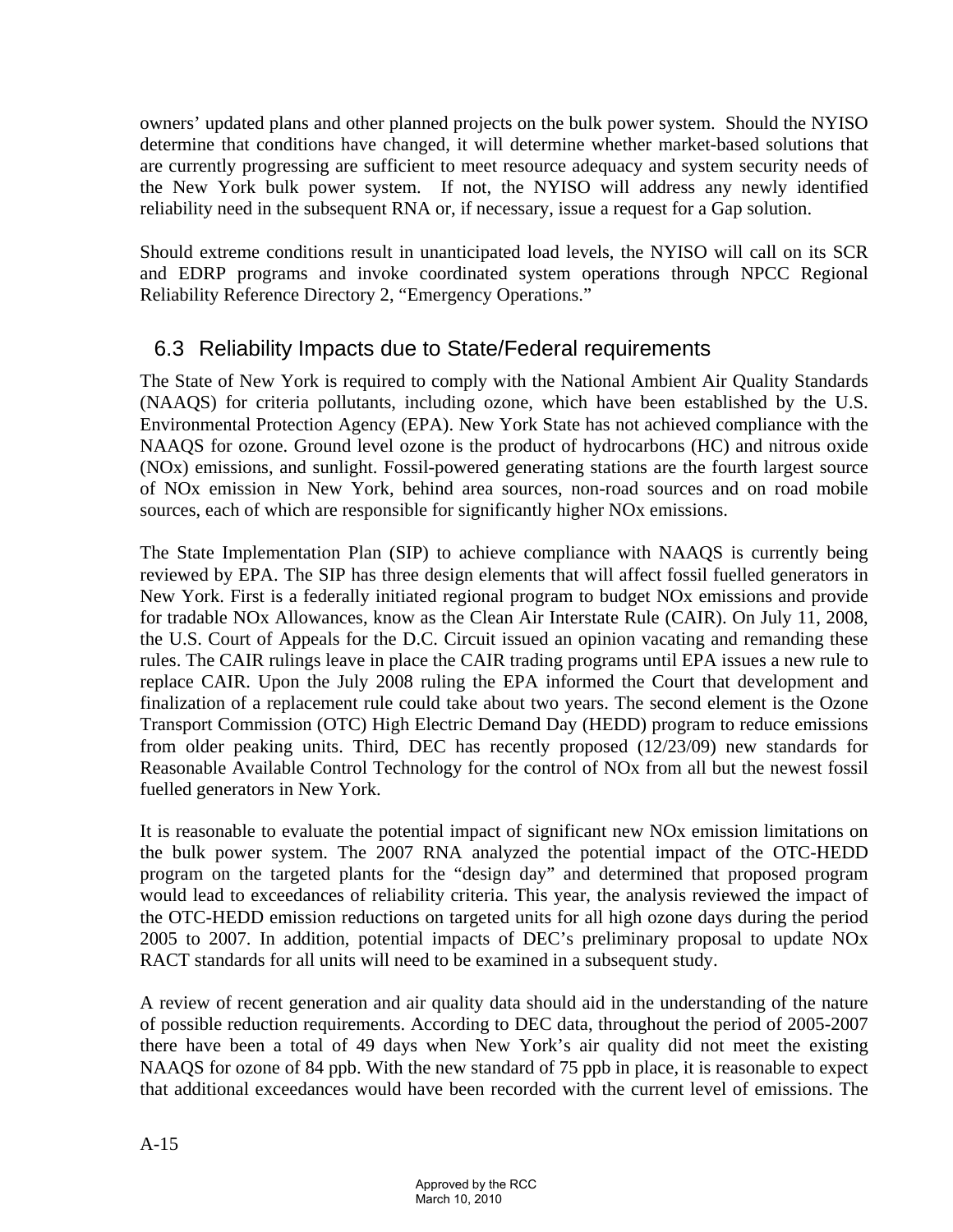NYISO analyzed the same dataset to determine the potential impact of the OTC HEDD program. The analysis was conducted in two parts, looking first at the High Emitting Combustion Turbines (HECT), and then at the Load Following Boilers (LFB). The complete OTC HEDD analysis would include both HECT and LFB being limited in capacity simultaneously and would result in greater LOLEs than the sum of the single class evaluations. Retrofit emission reduction technologies may not be economically feasible or available at all for many of the HECTs and some of the LFBs. The analysis conducted assumed that the proposed emission reductions are achieved through capacity limitations. The impacts of those capacity limitations result in LOLEs >0.1 as shown in Table 6.2. This analysis shows a reduction in the magnitude of the LOLEs which can be attributed to the increased use of SCR resources. The analysis shows that these SCR resources will be called upon significantly more than current practice. Programs designed to reduce NOx emissions from the HECT units will require at a minimum, equivalent capacity replacement, to maintain resource adequacy.

| <b>Environmental Impacts on LOLE (days/year)</b>                              |      |      |  |  |
|-------------------------------------------------------------------------------|------|------|--|--|
| Year<br><b>Base Load w/OTC HEDD LFBs</b><br><b>Base Load w/OTC HEDD HECTs</b> |      |      |  |  |
| 2010                                                                          | 0.02 | 0.03 |  |  |
| 2011                                                                          | 0.01 | 0.02 |  |  |
| 2012                                                                          | 0.02 | 0.02 |  |  |
| 2013                                                                          | 0.03 | 0.03 |  |  |
| 2014                                                                          | 0.05 | 0.05 |  |  |

Table 6.2 Environmental Impacts on LOLE

#### **APPENDIX A**

#### **Description of Resource Reliability Model**

The reliability calculation process for determining the NYCA IRM requirement utilizes a probabilistic approach. This technique calculates the probabilities of outages of generating units, in conjunction with load and transmission models, to determine the number of days per year of expected capacity shortages. The General Electric Multi-Area Reliability Simulation (GE-MARS) is the primary computer program used for this probabilistic analysis. The result of the calculation for "Loss of Load Expectation" (LOLE) provides a consistent measure of system reliability.

As the primary probabilistic analysis tool used by the NYCA for reliability studies, the GE-MARS program includes a detailed load, generation, and transmission representation for 11 NYCA Zones, as well as the four external Control Areas (Outside World Areas) interconnected to the NYCA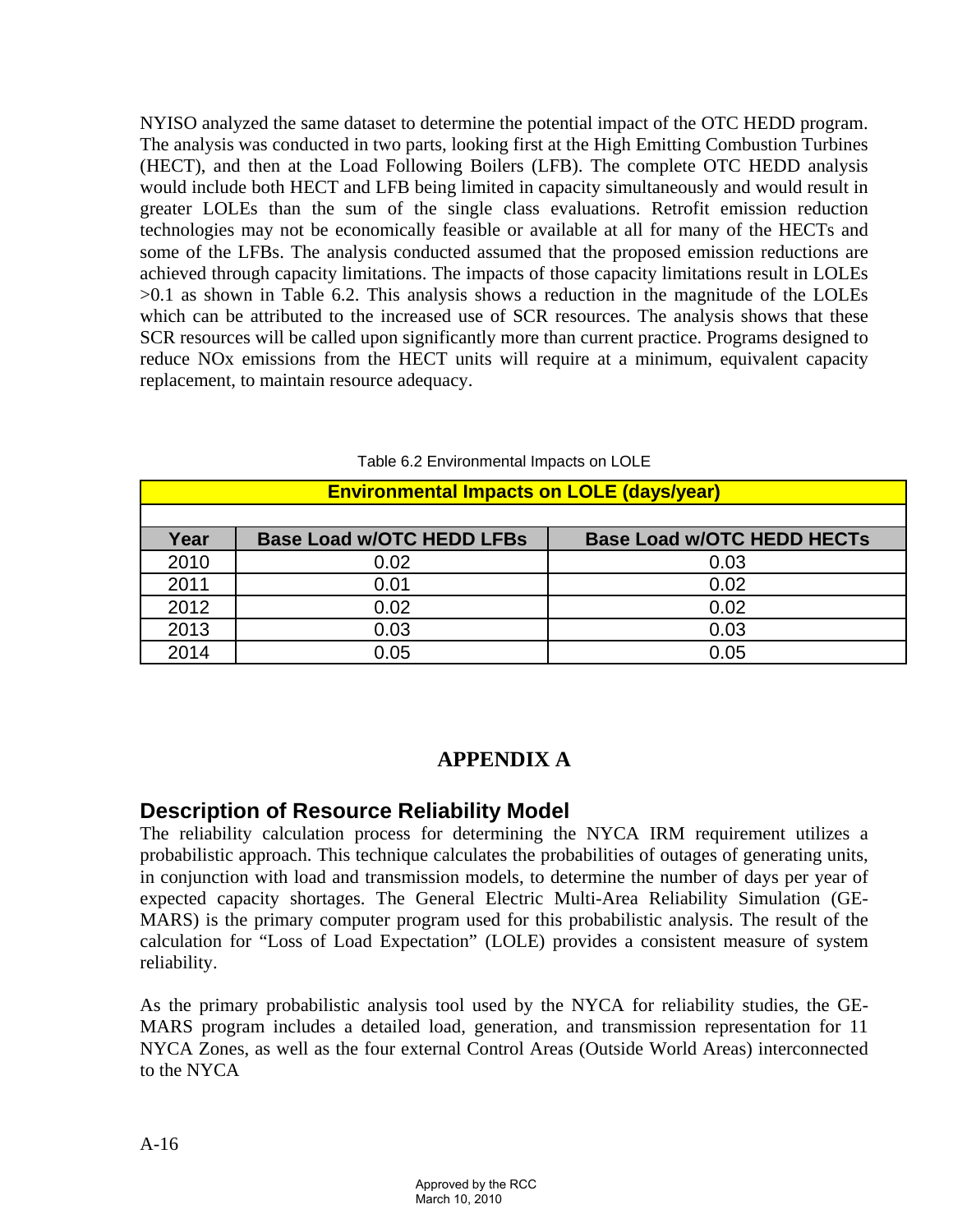A sequential Monte Carlo simulation forms the basis for GE-MARS. The Monte Carlo method provides a fast, versatile, and easily expandable program that can be used to fully model many different types of generation, transmission, and demand-side options. GEMARS calculates the standard reliability indices of daily and hourly LOLE (days/year and hours/year) and Loss of Energy Expectation (LOEE in MWHrs/year). The use of sequential Monte Carlo simulation allows for the calculation of time-correlated measures such as frequency (outages/year) and duration (hours/outage). The program also calculates the need for initiating Emergency Operating Procedures (EOPs), expressed in days/year.

In addition to calculating the expected values for the reliability indices, GE-MARS also produces probability distributions that show the actual yearly variations in reliability that the NYCA could be expected to experience. In determining NYCA reliability, there are several types of randomly occurring events that must be taken into consideration. Among these are the forced outages of generating units and transmission capacity. Monte Carlo simulation models the effects of such random events. Deviations from the forecasted loads are captured by the use of a load forecast uncertainty model.

Monte Carlo simulation approaches can be categorized as "non-sequential" and "sequential". A non-sequential simulation process does not move through time chronologically or sequentially, but rather considers each hour independent of every other hour. Because of this, non-sequential simulation cannot accurately model issues that involve time correlations, such as maintenance outages, and cannot be used to calculate time-related indices such as frequency and duration.

Sequential Monte Carlo simulation (used by GE-MARS) steps through the year chronologically, recognizing the status of equipment is not independent of its status in adjacent hours. Equipment forced outages are modeled by taking the equipment out of service for contiguous hours, with the length of the outage period being determined from the equipment's mean time to repair. Sequential simulation can model issues of concern that involve time correlations, and can be used to calculate indices such as frequency and duration. It also models transfer limitations between individual areas.

Because the GE-MARS Program is based on a sequential Monte Carlo simulation, it uses state transition rates, rather than state probabilities, to describe the random forced outages of the thermal units. State probabilities give the probability of a unit being in a given capacity state at any particular time, and can be used if one assumes that the unit's capacity state for a given hour is independent of its state at any other hour. Sequential Monte Carlo simulation recognizes the fact that a unit's capacity state in any given hour is dependent on a given state in previous hours and influences its state in future hours. It thus requires additional information that is contained in the transition rate data.

From the state transition rates for a unit, the program calculates the two important quantities that are needed to model the random forced outages on the unit: the average time that the unit resides in each capacity state, and the probability of the unit transitioning from each state to each other state. This time in state is added to the current simulation time to calculate when the next random state change will occur. The second random number is combined with the state transition probabilities to determine the state to which the unit will transition when it leaves its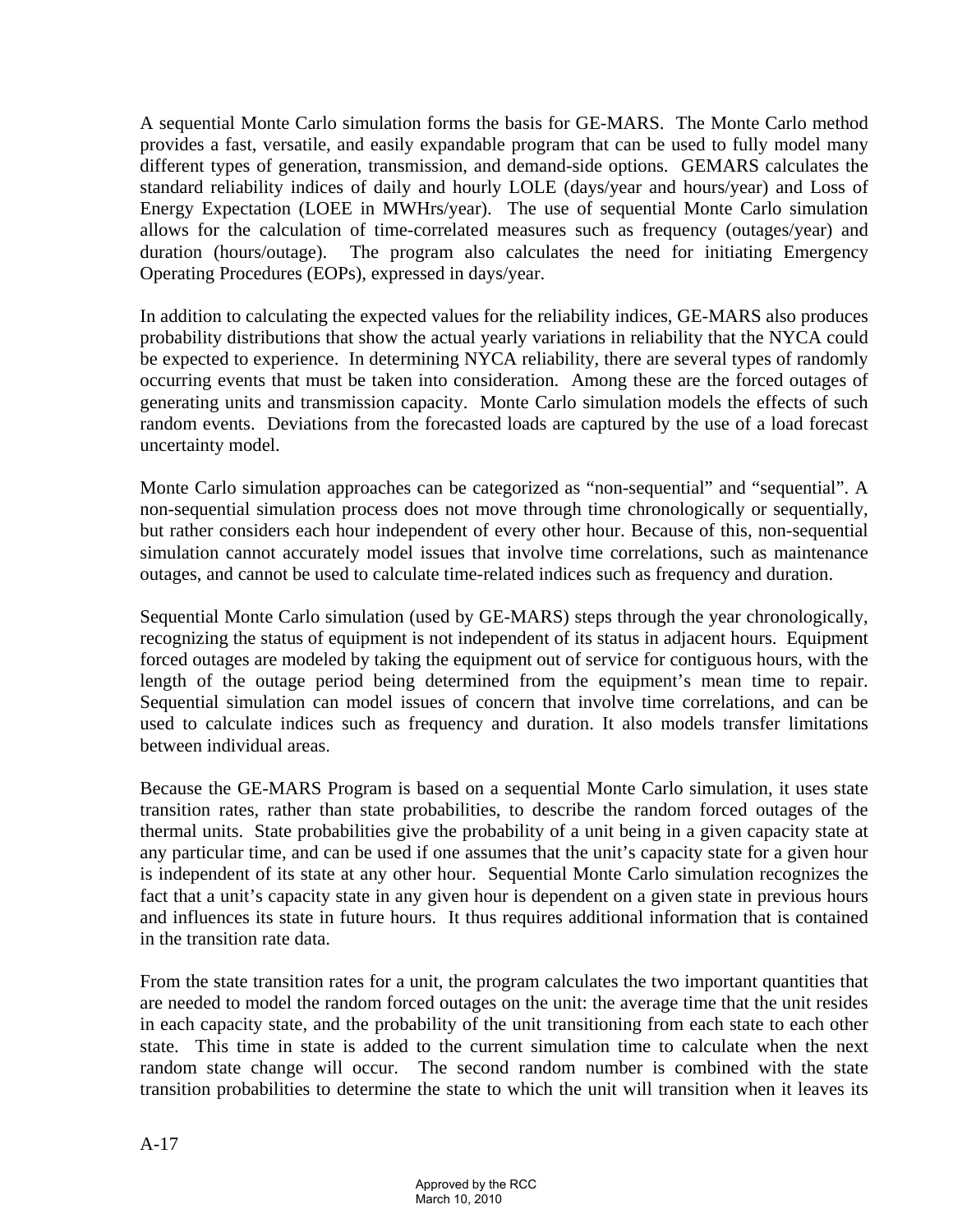current state. The program thus knows for every unit on the system, its current state, when it will be leaving that state, and the state to which it will go next.

Each time a unit changes state, because of random state changes, the beginning or ending of planned outages, or mid-year installations or retirements, the total capacity available in the unit's area is updated to reflect the change in the unit's available capacity. This total capacity is then used in computing the area margins each hour.

#### 1. Load Model

NYCA is a summer peaking system. Both summer and winter peaks show considerable year-toyear variability due to the influence of extreme weather conditions on the seasonal peaks. Annual energy is influenced by weather conditions over an entire year, which is much less variable.

Average actual annual peak demand growth from 1999 through 2009 has been 0.68% per year, state-wide. This rate of growth is expected to decline to a rate of 0.47% over the years 2010 through 2014 and to decline further to 0.27% over the years 2014 through 2018. The decrease in peak demand growth is attributed to both a slower pace of economic growth and the increase in state-mandated energy efficiency programs.

Econometric forecasts of annual energy were developed for each of the 11 NYISO load zones using quarterly data from 1993 through the 3rd quarter of 2009. For each zone, an ensemble of econometric models was estimated using population, households, economic output, employment, cooling degree days and heating degree days and other economic variables. Each member of the ensemble was evaluated and compared to historic data. The zonal model chosen for the forecast was the one that best represented the recent history of load growth for that zone. The NYISO also received and evaluated forecasts from Con Edison and LIPA, which were used for Zones H, I, J and K.

The summer & winter non-coincident and coincident peak forecasts for Zones H, I, J and K were taken from the forecasts provided to the NYISO by Con Edison and LIPA. For the remaining zones A through G, summer and winter coincident peak demand were derived from the zonal energy forecasts by using average zonal weather-normalized load factors from 2001 through 2008. Non-coincident peaks were obtained by developing historic averages of diversity factors for each zone.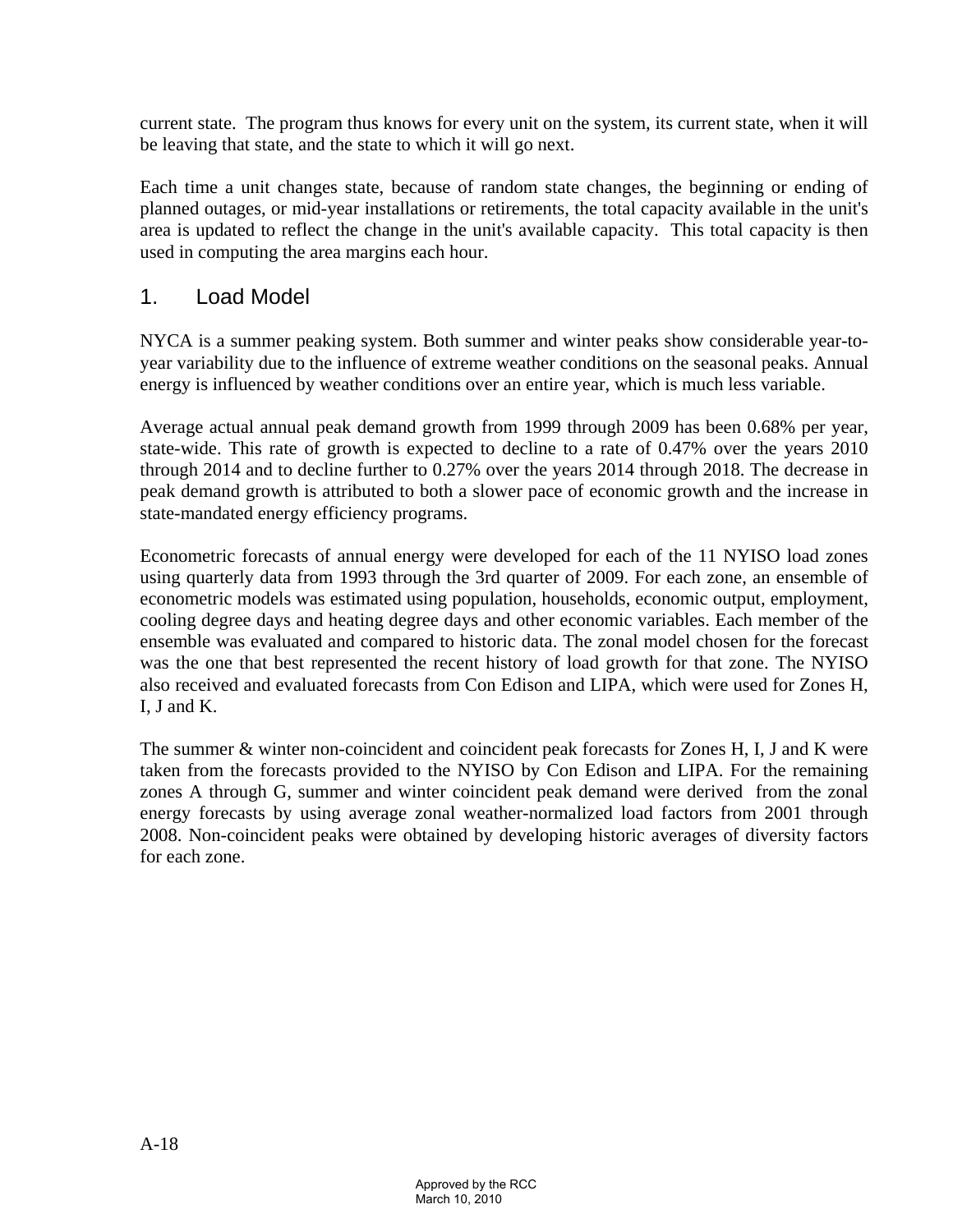### **1.1 Description of Period Load Shapes**

The 2002 load shape was compared to load shapes from 1999 through 2007. The conclusion was the same as in previous years - the 2002 load shape is best suited for this analysis.

#### **1.2 Load Forecast Uncertainty**

It is recognized that some uncertainty exists relative to forecasting NYCA loads for any given year. This uncertainty is incorporated in the base case model by using a load forecast probability distribution that is sensitive to different weather and economic conditions. Recognizing the unique LFU of individual NYCA areas, the LFU model is subdivided into four areas: Zones H and I, Zone J (NYC), Zone K (LI), and Zones A-G (the rest of New York State).

The process followed in this and previous years is for transmission owners of zones H, I, J, and K to provide Load Forecast Uncertainty (LFU) models to the Installed Capacity Subcommittee (ICS) for their respective Transmission Districts, and for the NYISO to develop an LFU model for the rest of the state. As a matter of practice, the NYISO develops its own estimates of LFU for the zones H, I, J, and K and compares its results to those of the Transmission Owners.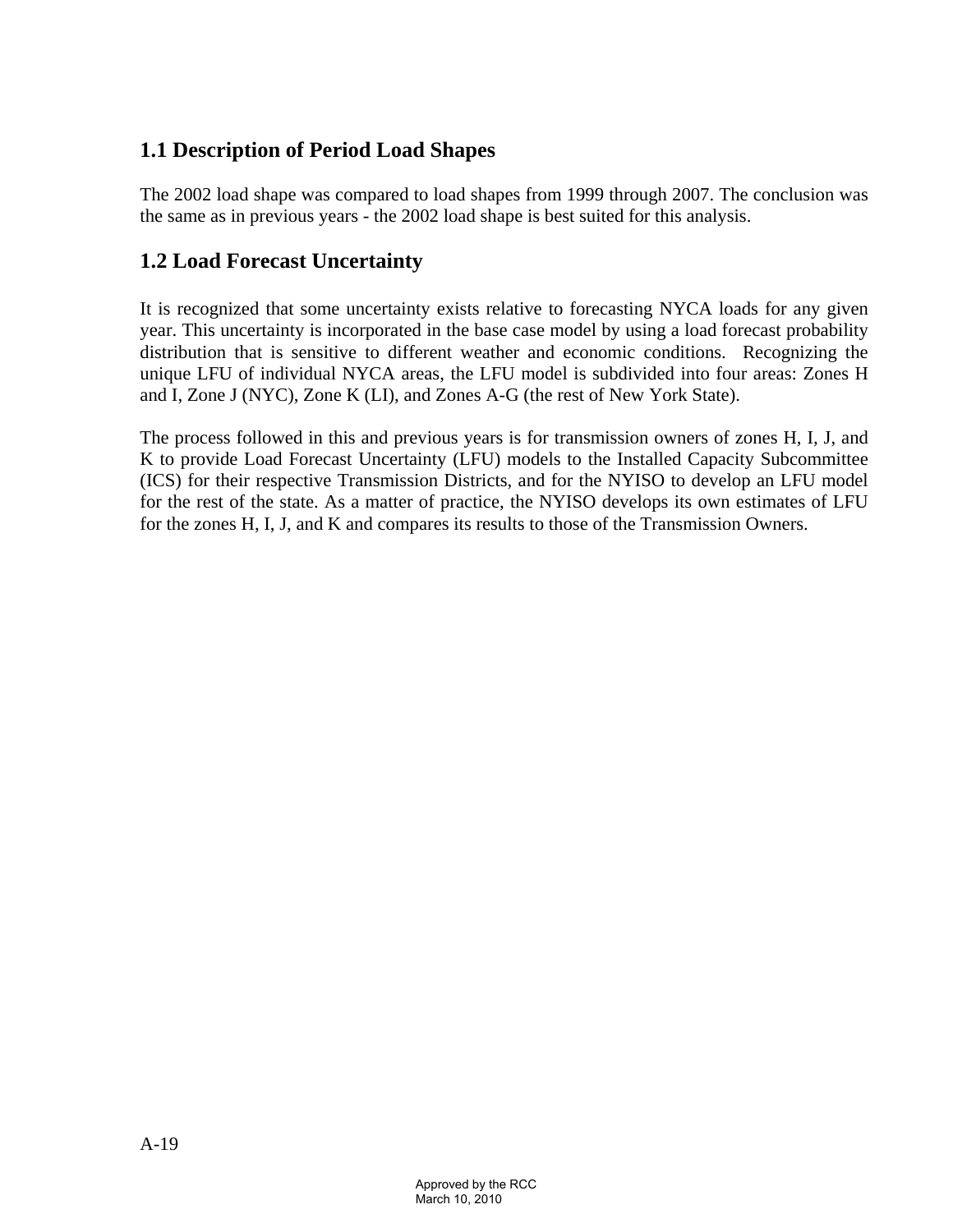| <b>Load Forecast Uncertainty Models (Summer Period)</b> |           |              |         |                 |
|---------------------------------------------------------|-----------|--------------|---------|-----------------|
|                                                         |           |              |         |                 |
| Multiplier                                              | Zones H&I | Con Ed $(J)$ | LIPA(K) | <b>NYCA</b> Net |
| 0.0062                                                  | 1.0457    | 1.0348       | 1.1584  | 1.1320          |
| 0.0606                                                  | 1.0406    | 1.0297       | 1.1303  | 1.1070          |
| 0.2417                                                  | 1.0215    | 1.0106       | 1.0651  | 1.0490          |
| 0.3830                                                  | 0.9935    | 0.9765       | 1.0000  | 1.0000          |
| 0.2417                                                  | 0.9517    | 0.9336       | 0.9349  | 0.9570          |
| 0.0606                                                  | 0.9108    | 0.8926       | 0.8697  | 0.8970          |
| 0.0062                                                  | 0.9014    | 0.8833       | 0.8416  | 0.8730          |

Table A.1 Load Forecast Uncertainty Models

### **1.3 External Control Areas**

NYCA reliability depends on emergency assistance from its interconnected Control Areas in NPCC and PJM, based on reserve sharing agreements with the Outside World Areas. Load and capacity models of the Outside World Areas are therefore represented in the GEMARS analyses. The load and capacity models for New England, Ontario, PJM, and Quebec are based on data received from the Outside World Areas, as well as NPCC sources.

The primary consideration for developing the final load and capacity models for the Outside World Areas is to avoid over-dependence on the Outside World Areas for emergency capacity support. For this purpose, a rule is applied whereby either an Outside World Area's LOLE cannot be lower than 0.100 days/year LOLE, or its isolated LOLE cannot be lower than that of the NYCA. In other words, the neighboring Areas are assumed to be equally or less reliable than NYCA. Another consideration for developing models for the Outside World Areas is to recognize internal transmission constraints within the Outside World Areas that may limit emergency assistance to the NYCA. This recognition is considered implicitly for those Areas that have not supplied internal transmission constraint data.

The year 2002 is used in this study for both the NYCA and the Outside World Area load shapes. In order to avoid over-dependence from emergency assistance, the three highest summer load peak days of the Outside World Areas' are modeled to match the same load sequence as NYCA.

For this study, both New England and PJM continue to be represented as multi-area models, based on data provided by these Control Areas.

The EOPs were removed from the Outside World Areas to avoid the difficulty in modeling the sequence and coordination of implementing them. This is a conservative measure.

The assistance from Reliability First Corporation (RFC), with the exception of PJM-Mid Atlantic, and the Maritime Provinces was not considered, therefore, limiting the emergency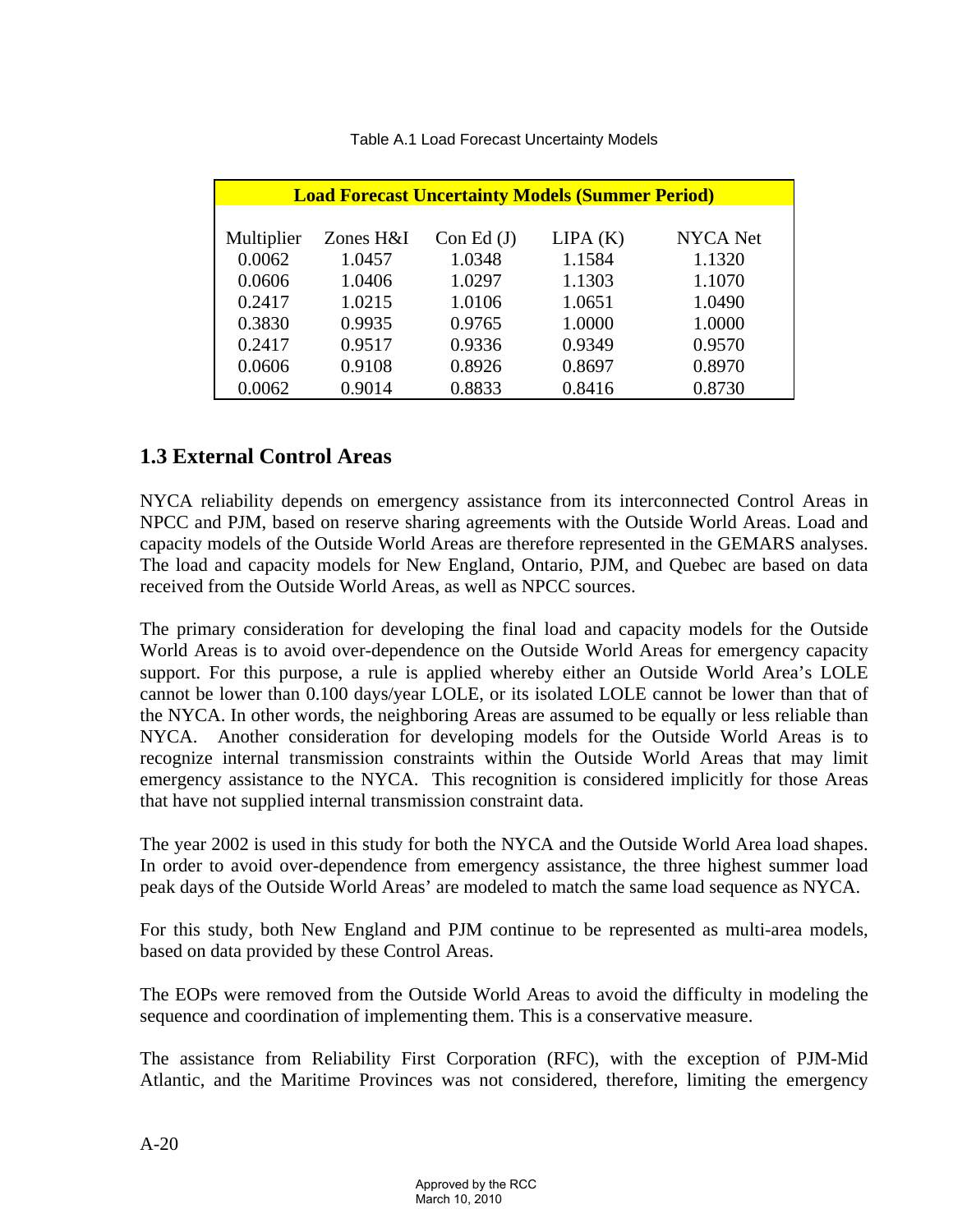assistance to the NYCA from the immediate neighboring control areas. This consideration is another measure of conservatism added to the analyses.

The load forecast uncertainty models for the outside world model were supplied by the external Control Areas.

### **1.4 Demand Side Management**

The NYISO Demand Side Management program consists of the Special Case Resources (SCR) program and the Emergency Demand Response Program (EDRP). These programs consist of loads that are capable of being interrupted and distributed generators that activate on demand, and which are not metered directly by the NYISO. SCR's receive a payment as ICAP providers for their capacity contribution. SCRs only provide energy/load curtailment when activated in accordance with the NYISO Emergency Operating Manual and are limited to four calls per month. EDRP resources participate on a voluntary basis, when called (maximum five times per month) in accordance with the NYISO Emergency Operating Manual, and are paid for their ability to restore operating reserves.

### **2. Supply-Side Representation**

### **2.1 Resource Ratings**

With the exception of wind units, the rating for each generating unit is based on its Dependable Maximum Net Capability (DMNC). The source of DMNC ratings are seasonal tests required by procedures in the NYISO Installed Capacity Manual. Wind units are rated at their nameplate, or full rated value, in the model. The NYCA Load and Capacity Report, issued by the NYISO, is the source of those generating units and their ratings included on the capacity model.

The procedure for verifying unit ratings through DMNC testing is detailed in Section 4.2 of the "NYISO Installed Capacity Manual."

### **2.2 Unavailability Factors**

With the exception of wind units, performance data for generating units in the model includes forced and partial outages, which are modeled by inputting a multi-state outage model that is representative of the "equivalent demand forced outage rate" (EFORd) for each unit represented. Generation owners provide outage data to the NYISO using Generating Availability Data System (GADS) data in accordance with the NYISO Installed Capacity Manual. The NYSRC is continuing to use a five-year historical period as a basis for determining unavailability.

The multi-state model for each unit is derived from five years of historic events if it is available. For units with less than five years of historic events, the available years of event data collected since the inception of the NYISO is used if it appears to be reasonable. For the remaining units NERC class-average data is used. The unit forced outage states for the majority of the large steam units were obtained from the five-year average NERC-GADS outage data collected by the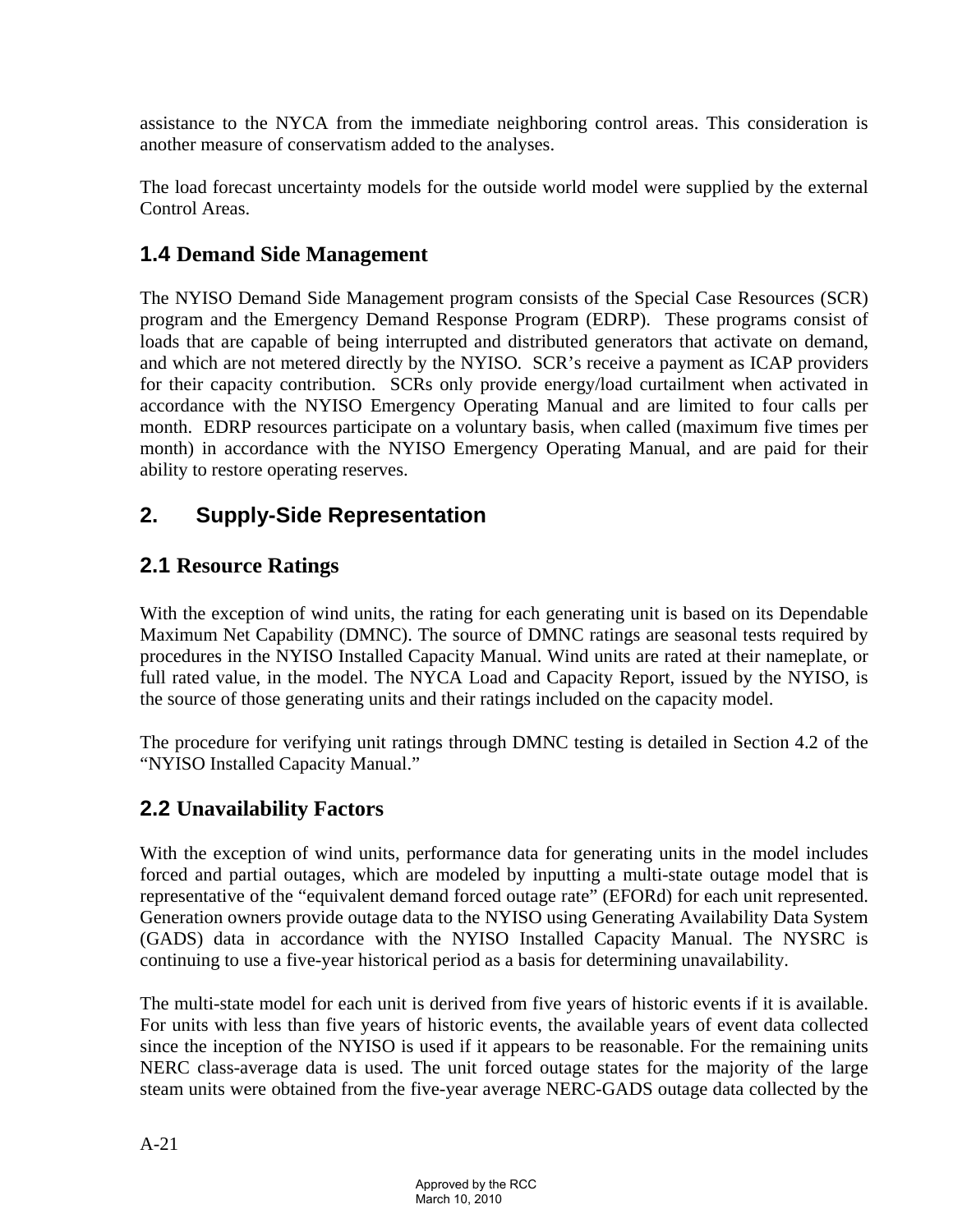NYISO for the years 2004 through 2008. This hourly data represents the availability of the units for all hours. From this, full and partial outage states and the frequency of occurrence were calculated and put in the required format for input to the GE-MARS program.

Table A-2 shows the NYCA 2008 weighted annual and five year rolling average EFORd's by fuel type, as compared to the NERC available data.

| <b>EFORd Data NYCA vs NERC Experience</b> |             |                                     |             |                           |  |
|-------------------------------------------|-------------|-------------------------------------|-------------|---------------------------|--|
|                                           | <b>NYCA</b> |                                     | <b>NERC</b> |                           |  |
| <b>Year 2008</b>                          | Annual      | 5 Year Rolling<br>Annual<br>Average |             | 5 Year Rolling<br>Average |  |
| <b>COAL</b>                               | 5.0%        | 6.0%                                | 6.9%        | 6.6%                      |  |
| COMBUSTION TURBINES                       | 12.5%       | 8.6%                                | 9.0%        | 8.7%                      |  |
| <b>NUCLEAR</b>                            | 0.9%        | 1.6%                                | 2.1%        | 3.0%                      |  |
| OIL                                       | 11.1%       | 6.5%                                | 21.3%       | 13.6%                     |  |
| GAS                                       | 6.7%        | 11.7%                               | 11.1%       | 9.8%                      |  |

Table A.2 EFORds by Fuel NYCA vs. NERC<sup>6</sup>

A second performance parameter to be modeled for each unit is scheduled maintenance. This parameter includes both planned and maintenance outage components. The planned outage component is obtained from the generator owners, and where necessary, extended so that the scheduled maintenance period equals the historic average using the same five year period used to determine EFORd averages.

Wind generators are modeled as hourly load modifiers. The output of the unit varies between zero and the nameplate value based on wind data collected near the plant sites during 2002. The 2002 hourly wind data corresponds to the 2002 hourly load shape also used in the model. Characteristics of this data indicate an overall 30% capacity factor with a capacity factor of approximately 11% during the summer peak hours.

Operation of combustion turbine units at temperatures above DMNC test temperature results in reduction in output. These reductions in gas turbine and combined cycle capacity output are captured in the GE-MARS model using deratings based on ambient temperature correction curves. Based on the review of historical 2006 and 2007 data, the NYISO has concluded that the existing combined cycle temperature correction curves are still valid and appropriate. These temperature corrections curves, provided by the Market Monitoring Unit of the NYISO, show unit output versus ambient temperature conditions over a range starting at 60 degrees F to over 100 degrees F. Because generating units are required to report their DMNC output at peak or "design" conditions (an average of temperatures obtained at the time of the transmission district

 $\overline{a}$ 

<sup>6</sup> NERC GADS data http://www.nerc.com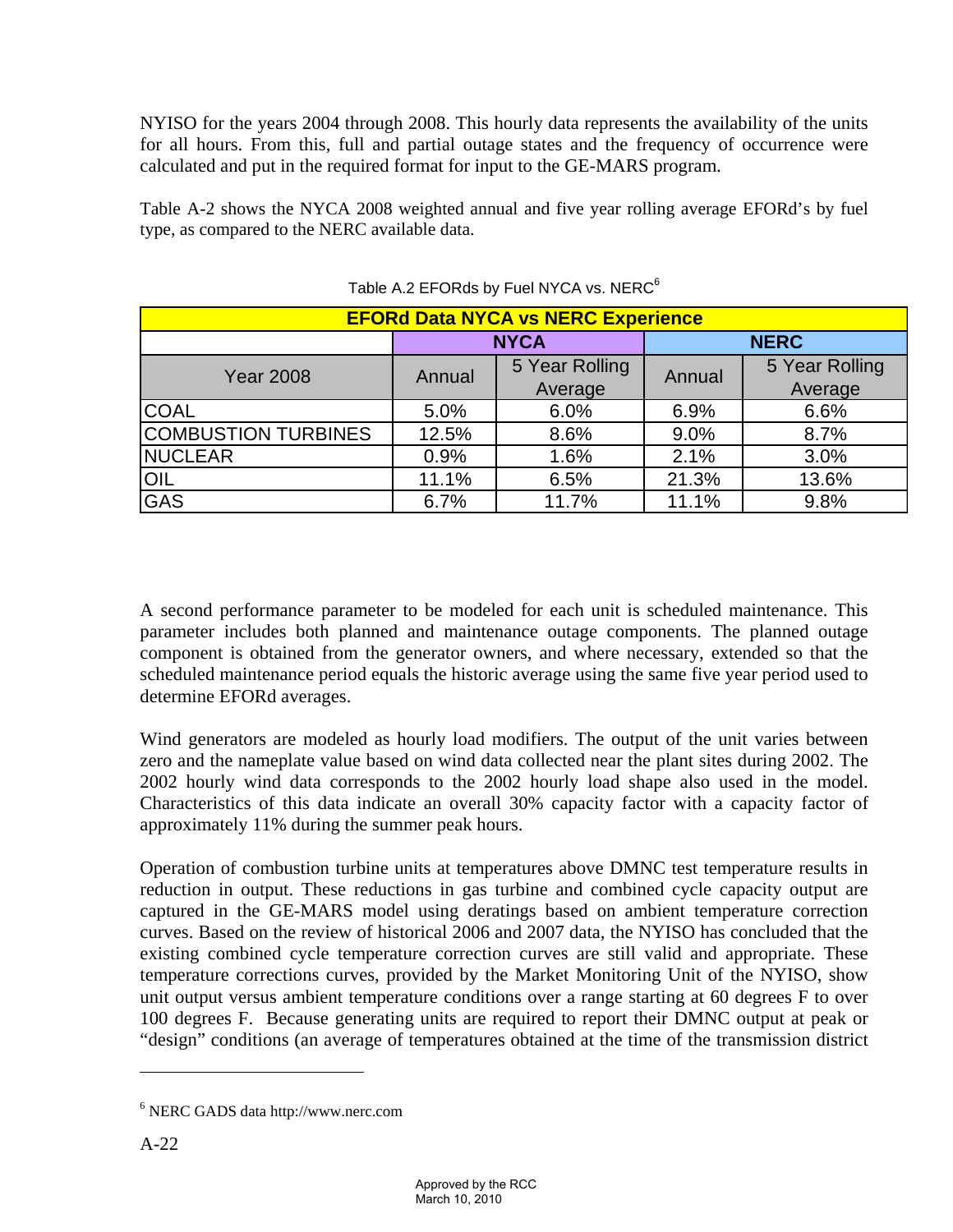previous four like capability period load peaks), the temperature correction for the combustion turbine units is derived for and applied to temperatures above transmission district peak loads.

The derate does not affect all units because many of the new units are capable of generating up to 88 or 94 MW but are limited by permit to 79.9 MW, so they are not impacted by the temperature derating in obtaining an output of 79.9 MW. About one quarter of the existing 3,700 MW of simple cycle Combustion Turbines fall into this category.

The Niagara and St. Lawrence hydroelectric projects are modeled with a probability capacity model based on historic water flows and unit performance. The remaining 1,040 MW of hydro facilities are simulated in GE-MARS with a 45% hydro derate model for the summer capability period, representing deratings in accordance with recent historic hydro water conditions.

### **2.3 External Capacity Representation**

An input to the study is the amount of NYCA installed capacity that is assumed located outside NYCA. Beginning with the study year 2010, only Grandfathered capacity will be modelled. This equates to 1130 MW of summer external capacity  $-50$  MW from New England, and 1080 MW from PJM.

The total TIE capability between New England and New York and between PJM and New York is 1400 MW and 1550 MWs respectively. Total TIE capability between Hydro Quebec and New York is 1667 MW, but only 1090 MWs were allowed to sink into New York for the 2009- 2010 Import Rights period. The 2010-2011 capacity amounts for Hydro Quebec have not been determined yet. While the total tie transfer between Ontario and New York is 1725 MWs, Ontario does not meet the New York requirements to sell capacity into New York.

For each capability year, New York determines how much external capacity may sink into New York from the external control areas without violating the 0.1 day/year LOLE. Any additional TIE capability above those capacity limits would be available as emergency assistance.

The external capacity representation also includes Unforced Capacity Deliverability Rights (UDRs). These are rights that allow the owner of an incremental controllable transmission project to extract locational capacity benefit derived by the NYCA from the project. The owner of UDR facility rights designates how they will be treated by the NYISO in resource adequacy studies on an annual basis.

LIPA's 330 MW HVDC Cross Sound Cable, 660 MW HVDC Neptune Cable, and the 300 MW Linden VFT are facilities that are represented as having UDR rights. Any remaining capacity beyond that identified by the owners as in use for locational capacity benefit is available to support emergency assistance.

All firm sales are modeled as listed in the 2009 Gold Book.

### **2.4 Retirements**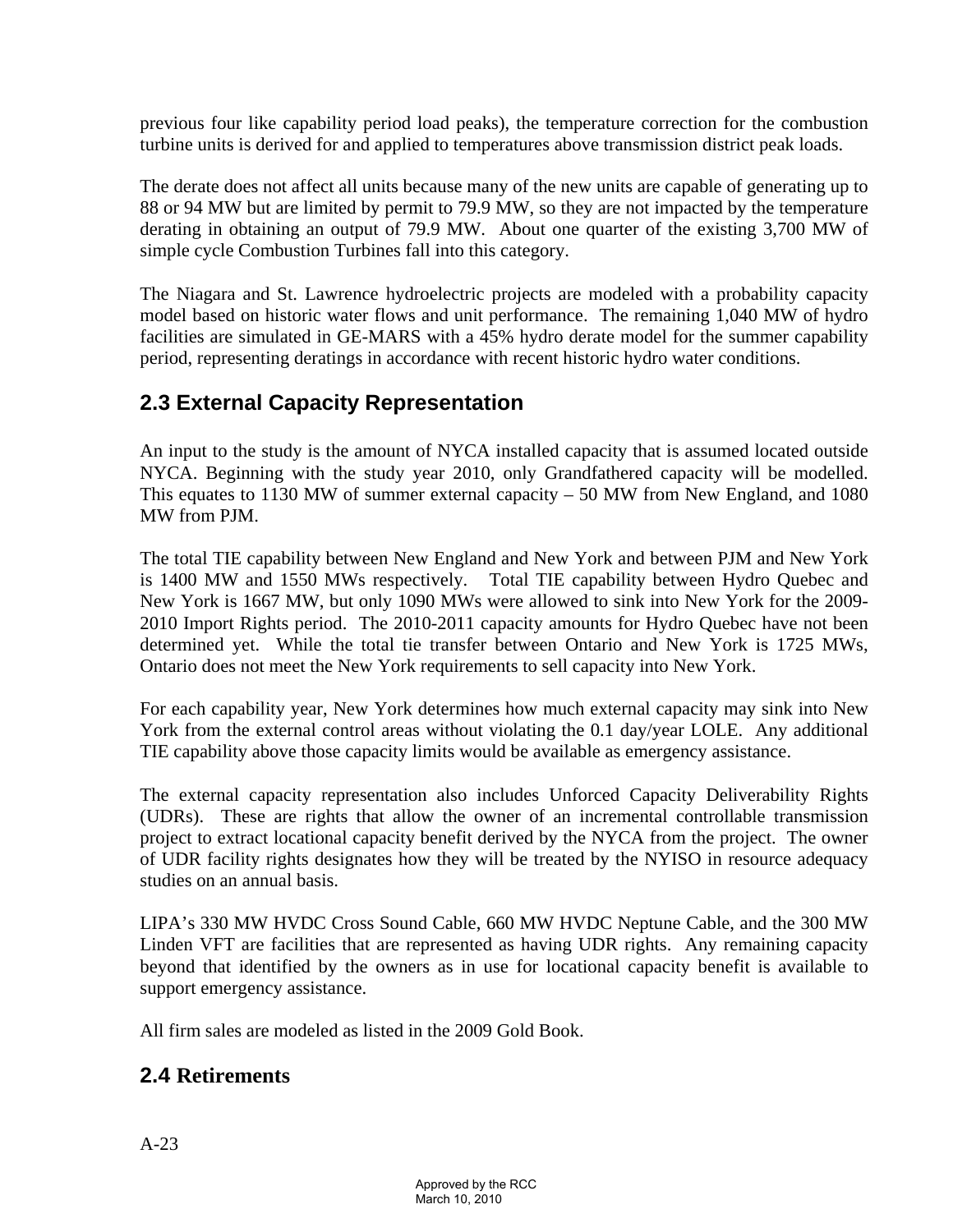Only three units are scheduled for retirement during the period covered by this review  $-1$ ) Poletti, (891 MW) in Zone J, 2) Greenidge 3 (52 MW) in Zone C, and 3) Westover 7 (40.2 MW) in Zone C. Poletti will retire as of February 1, 2010 while both Greenidge 3 and Westover 7 retired as of December 31, 2009.

### **3. Representation of External Control Areas**

Figure A-3 depicts the NYCA transmission system. Direct interface ties to New England, PJM, Hydro Quebec, and Ontario are modelled. Ontario and Quebec are modelled as single areas. New England's 14 zones are reduced to a five area representation. PJM is represented by three areas which represents the PJM-Mid Atlantic section of the PJM total area. The external areas provide load and capacity data, interface data, firm contracts, and other data as appropriate for inclusion in the MARS model.

### **4. Modeling of Variable and Limited Energy Sources**

Modelling of these resources was discussed in section 2.2 above.

### **5. Modeling of Demand Side Resources**

The values used for the SCR and EDRP resources in the MARS model are based upon the most current participation numbers and then applying the three year historic growth rates to those numbers. Those values for the SCR and EDRP programs are then held constant for the review period. Each resource registered is tested once per capability period to demonstrate that the resource is capable of responding to a demand call and to determine its level of load reduction attainable. Performance factors for each resource are then calculated from these tests and the results of actual events called. Performance factors by zone and an overall performance factor are also calculated. An additional derate amount is calculated as the percentage of demand resources to peak load for each zone monthly. Thus, as peak load decreases monthly, the amount of assistance provided by these resources decreases. The performance factors and derate factors are incorporated into the MARS model to provide the best possible representation of the effects on LOLE these resources provide.

### **6. Modeling of All Resources**

Generator resources are modelled as described in Section 2 above. The NYISO's Installed Capacity Manual provides further details on what resources qualify and how those resources may provide installed capacity in the NYISO's Installed Capacity Market pursuant to the NYISO's tariff.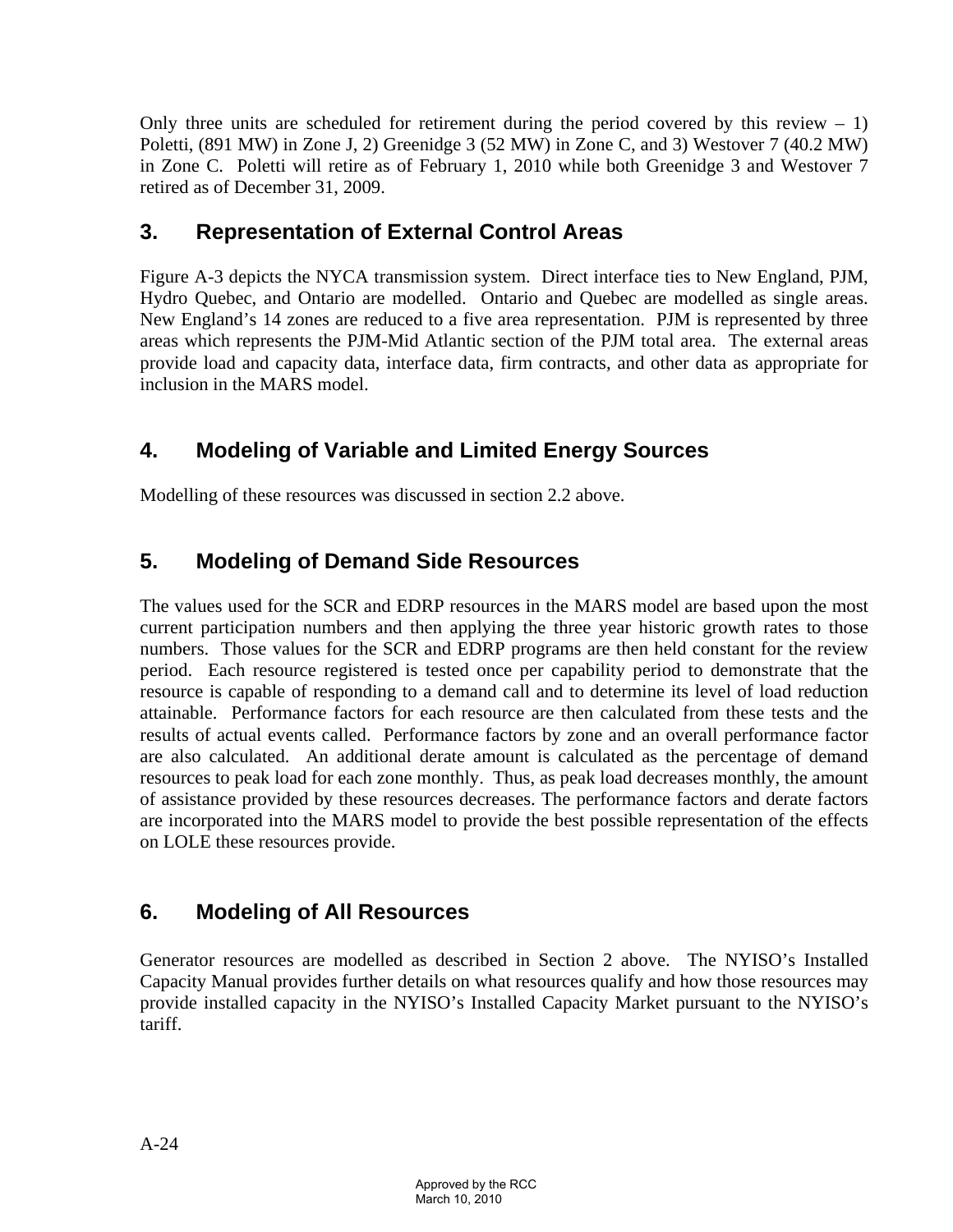#### Figure A-3 Study Topology

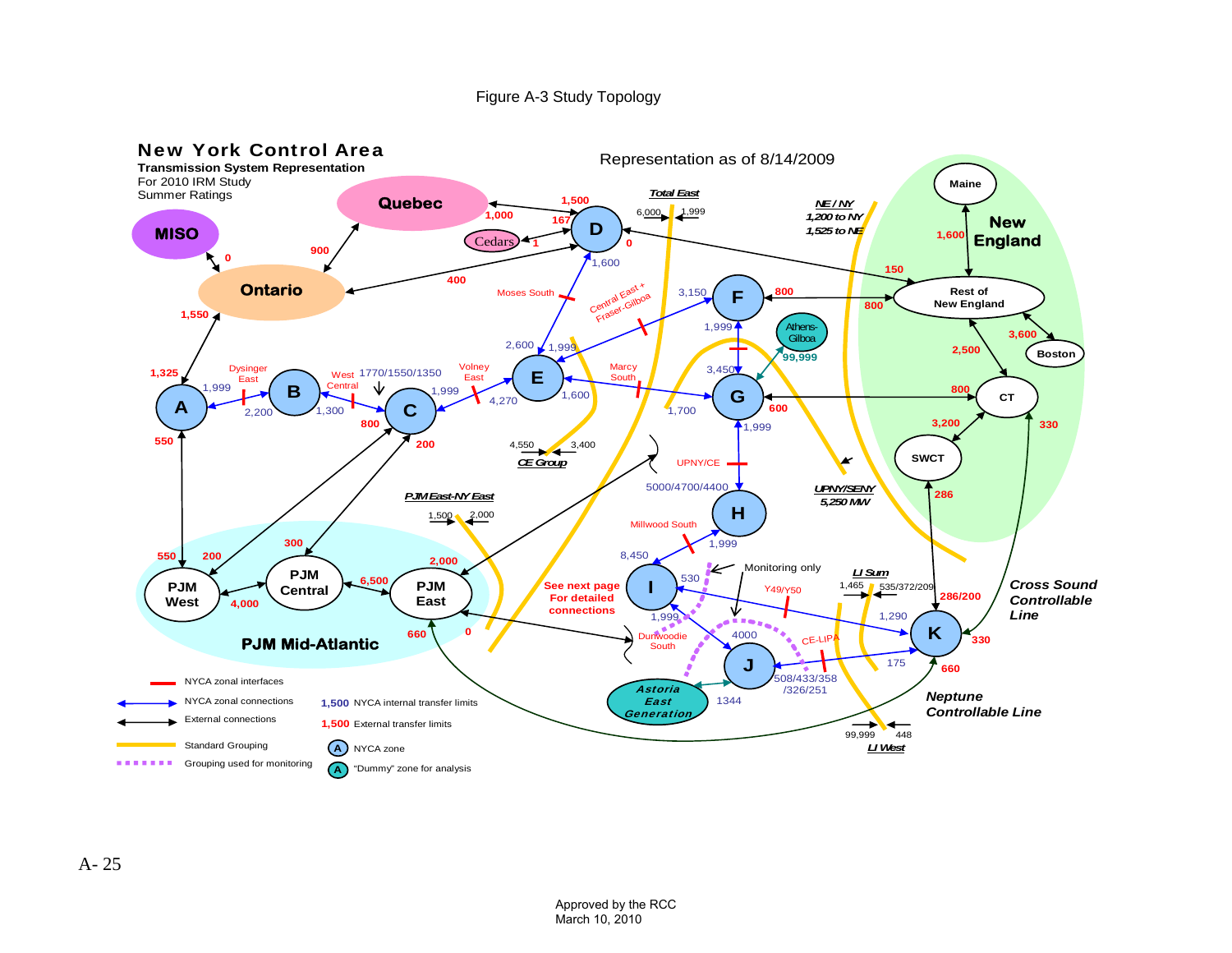## 2009 PJM-NYCA GE-MARS Model - 8/14/2009

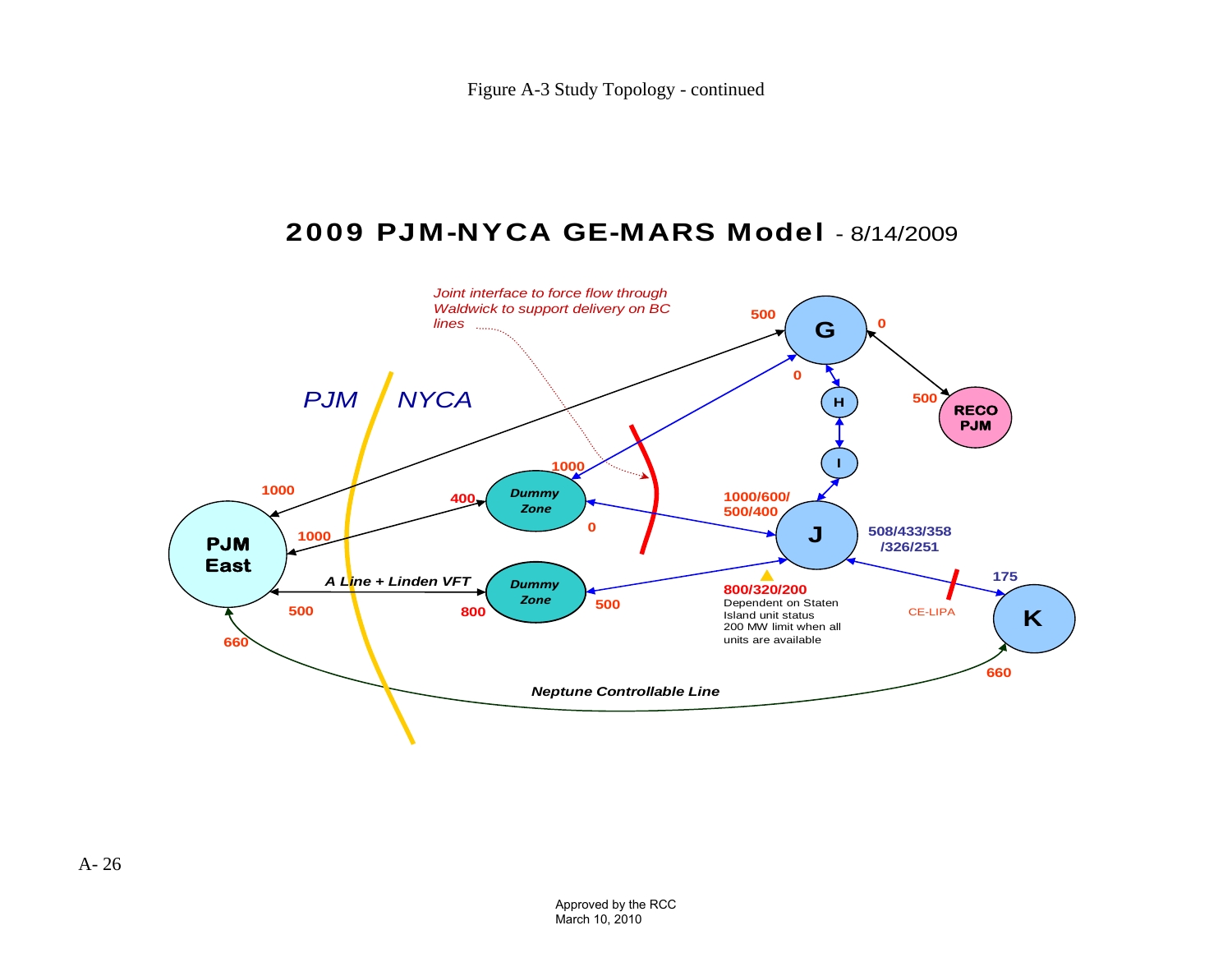### **7. Other Assumptions**

### **7.1 NYCA Topology**

The NYCA is divided into 11 Zones. The boundaries between Zones and between adjacent control Areas are called interface ties. These ties are used in the GE-MARS model to allow and limit the assistance among NYCA Zones and adjacent control Areas.

While the NYCA transmission system is not explicitly modeled in the GE-MARS program, a transportation algorithm is utilized with limits on the interface ties between the Areas and Zones represented in the model. Interface tie groupings and dependent interface tie limits have been developed such that the transmission model closely resembles the standard eleven-Zone NYCA model. The interface tie limits employed are developed from emergency transfer limits calculated from various transfer limit studies performed at the NYISO and refined with additional analysis specifically for the GE-MARS representation. The study topology and interface limits are shown in Figure A-3.

The interface tie limits used in the study were reviewed to assess the need to update the transfer limits and topology resulting to reflect results from more recent studies. The following are the sources of the updated transfer limits:

a) The Summer 2007 and 2008 and 2009 Operating Study Reports.

b) The 2005 Comprehensive Area Transmission Review.

c) The Reliability Needs Assessment (RNA) in the 2009 Comprehensive Reliability Planning Process.

d) Transmission Owner input.

e) Input from neighboring regions on internal constraints.

The transfer capability limits must be consistent with the requirements of the NERC Standards, NPCC Criteria and NYSRC Rules, and the NYISO Manuals and the NYISO OATT. The contingencies applicable to the determination of transfer capability limits as detailed within the Criteria and Rules include six types of contingencies, referred to as (a) through (g). The NYISO determines emergency transfer limits in the evaluation of thermal loading constraints only. In the Emergency Transfer Condition facility loadings must be within in normal ratings pre-contingency, and not exceed the short-time emergency rating (STE) for the (a) or (d) contingencies. Application of ETC is in accordance the provisions of the NYISO Transmission & Dispatch and the Emergency Operation Manuals. The NYISO determines transfer limits for the emergency transfer condition based on thermal constraints, but transient and voltage stability constraints are based on the entire set of contingencies. When a stability-based transfer limit is more constraining than the thermal limit, it is the controlling limit regardless of the transfer condition (normal or emergency).

Significant updates to the NYCA topology include: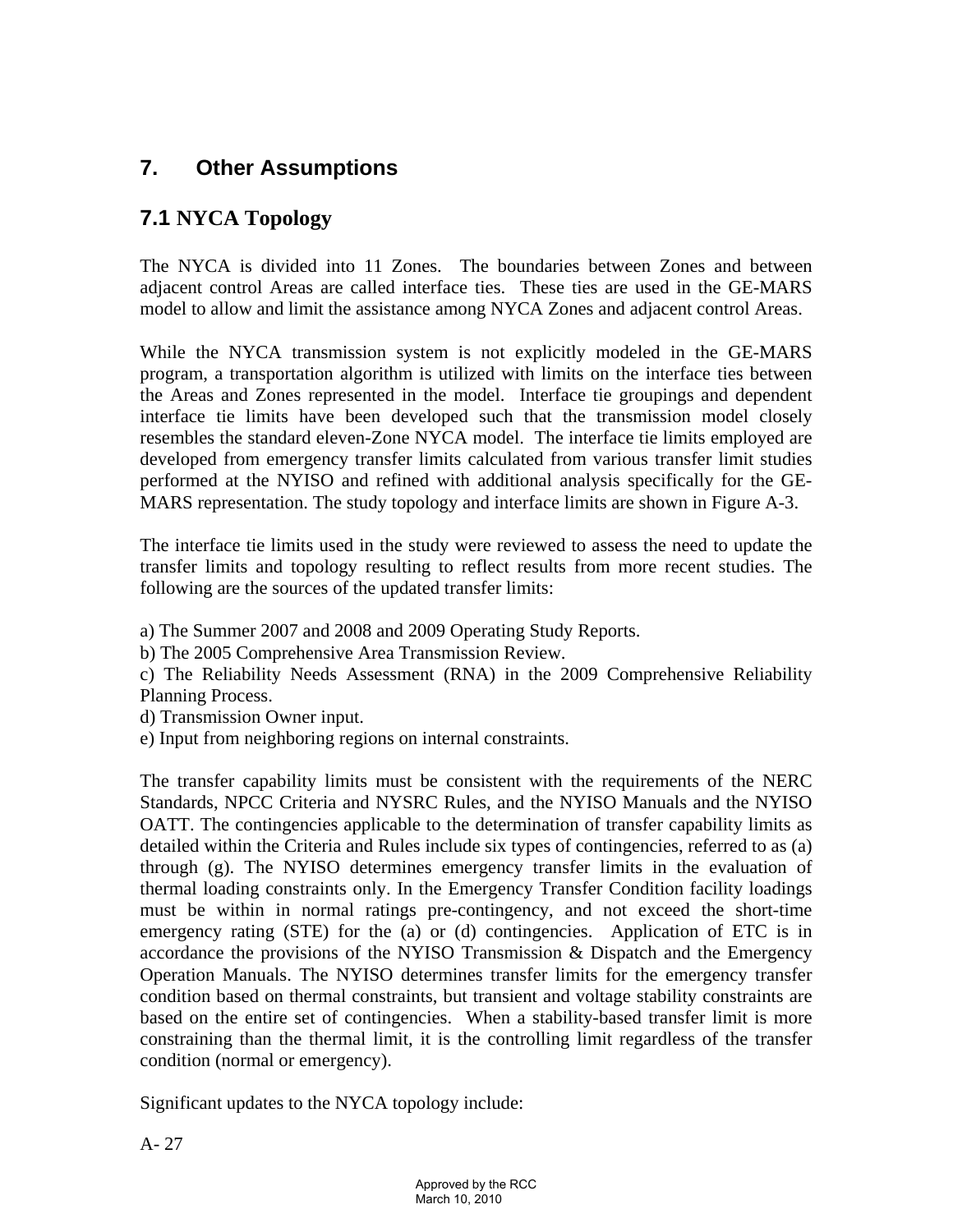- A. **PJM East to New York** The PJM East bubble had been previously connected to NYCA Zones G, J and K. This interface was updated to reflect the installation of the Linden VFT, changes in modeling assumptions reflecting loop flow, and the improved treatment of the RECO load. The topology was modified as follows:
	- 1. Linden VFT Since this new interconnection is into Staten Island, the old Staten Island model was reviewed and updated with the VFT model. The existing limitations to the export of power from Staten Island to NYC were captured by a simplified model to approximate the limitation by derating the total 1500 MW interface limit of the PJM EAST to Zone J (or A,B, and C lines) to 1200 MW. This simplification was implemented versus a more detailed unit dependent nomogram or a separate Staten Island subzone as previous testing determined the three methods to be equivalent. The new model split the A line from this interface and combined it with the VFT into a new interface from PJM East to Zone J. With the VFT insertion, it was determined that the unit dependent limit on this interface would be implemented. To model the Staten Island Export, which is internal to Zone J, the impact of this internal limit was projected to the PJM East to Zone Interface by the use of a dynamic transfer limit with unit dependent model. When all generation on Staten Island is available (Arthur Kill 2&3 and Linden Cogen as two units), the A PAR controlled line and the VFT can not be utilized to their maximum rating of 800 MW, but is limited to 200 MW. This is captured in a unit nomogram that modifies the interface limit based on unit availability. If AK2 in unavailable the limit is 320 MW. If two or more of the units are unavailable, the limit is 800 MW.
	- 2. RECO Load This load is served by PJM and is radial to the southern part of the Orange and Rockland system (in Zone G) and also connects to one of the 345 kV lines to New Jersey. The new model split the RECO load into its own bubble linked to Zone G.
	- 3. PSEG-Coned Wheel Modifications to the interfaces and bubbles were made to more explicitly model the split of flows from Ramapo to RECO and the J and K lines to New Jersey.
- B. **Astoria East Generation** Generation at Astoria East may be bottled when they are all available. Astoria 2, Astoria 5, Astoria Energy (SCS), Astoria GTs2-3-4, Hell Gate, North Queens GTs ( approx. 1,714 MW) were placed in a separate bubble with an export limit of 1344 MW.
- C. **LI Sum DC Tie** Implemented to capture limitations on flows from Western Long Island to Zones I and J when the PJM to LI DC tie is out of service or flows are limited to less than full rating. An interface grouping is constructed to represent this simultaneous limitation.
	- i. LI Sum DC Tie = I to  $K + J$  to  $K + 0.13 K$  to PJM East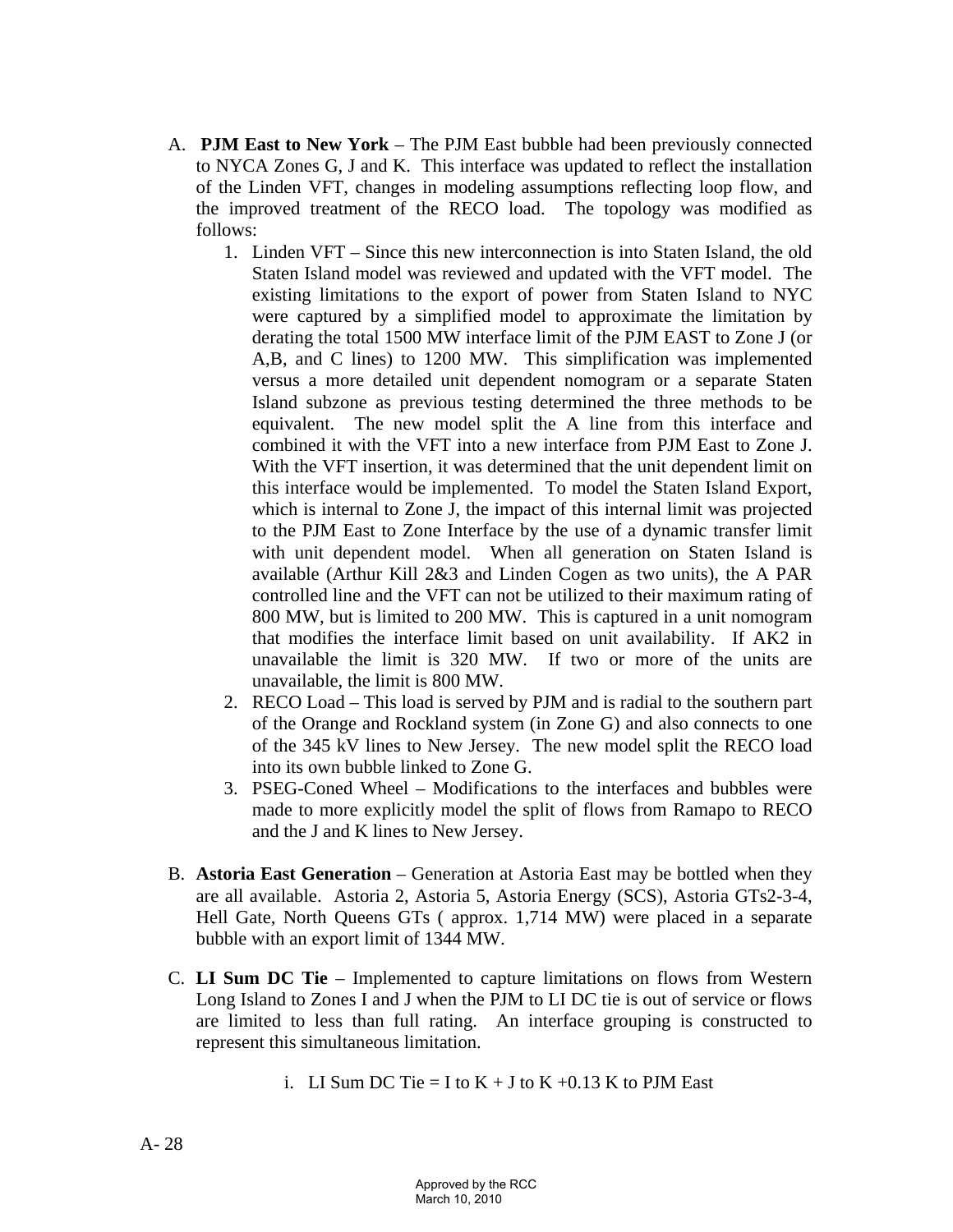ii. Derivation of 0.13 coefficient: Analysis was performed to determine the transfer limit at the DC at full output and zero output and a linear relationship was assumed:

 $(535 MW - 448 MW) / 660 MW = 0.13$ 

- iii. Limits developed for this grouping are effective only for the Long Island west direction. When flows are from PJM to Long Island, the flows on K to J and K to I can be higher than 448, up to the present 535 MW limit.
- D. **Dynamic Transfer Limit for Western LI export limit that is dependent on Western Long Island Generation availability**. Since there are over twenty units ranging in size from 14 MWs to 195 MWs in Western Long Island, only the large units are included in the Unit Status List (greater than 100 MW).
	- i. From study results, reducing Barrett, Far Rockaway and Glenwood generation by 429 MWs leads to a 365 MW reduction in the Western LI export limit and a reduction in the K to J (Jamaica Export) limit of 168 MW, giving a ratio of approximately 0.851 and 0.39, respectively. The reduction occurs primarily with deliveries to Valley Stream and then to Jamaica, so the focus is on units affecting this area. Since Far Rockaway 4 (110 MW) is downstream of Valley stream, its impact is assumed to be one for one.
- E. Impacts Interface K to J (Jamaica Export) and LISUM). Begin at 508 MW, LISUM 535 MW.
- F. Grouping the Units to minimize number of dynamic transfer limit tables:
	- a) Grouping: BARS01, BARS02
		- i. One Barrett Unavailable Reduce by 75 MW, 163 MW, Two Barrett Unavailable Reduce by 150 MW, 326 MW
	- b) FROCS4 always Unavailable, then combined with:
		- i. BARS01, BARS02 Unavailability, Reduce Only K to J
		- ii. One Barrett Unavailable Reduce by 182 MW, Two Barrett units Unavailable Reduce by 257 MW

### **7.2 Locational Capacity Requirements**

The GE-MARS model used in NYCA resource adequacy studies provides an assessment of the adequacy of the NYCA transmission system to deliver assistance from one Zone to another for meeting load requirements. Previous studies have identified transmission constraints into certain Zones that could impact the LOLE of these Zones, as well as the state-wide LOLE. To minimize these potential LOLE impacts, these Zones require a